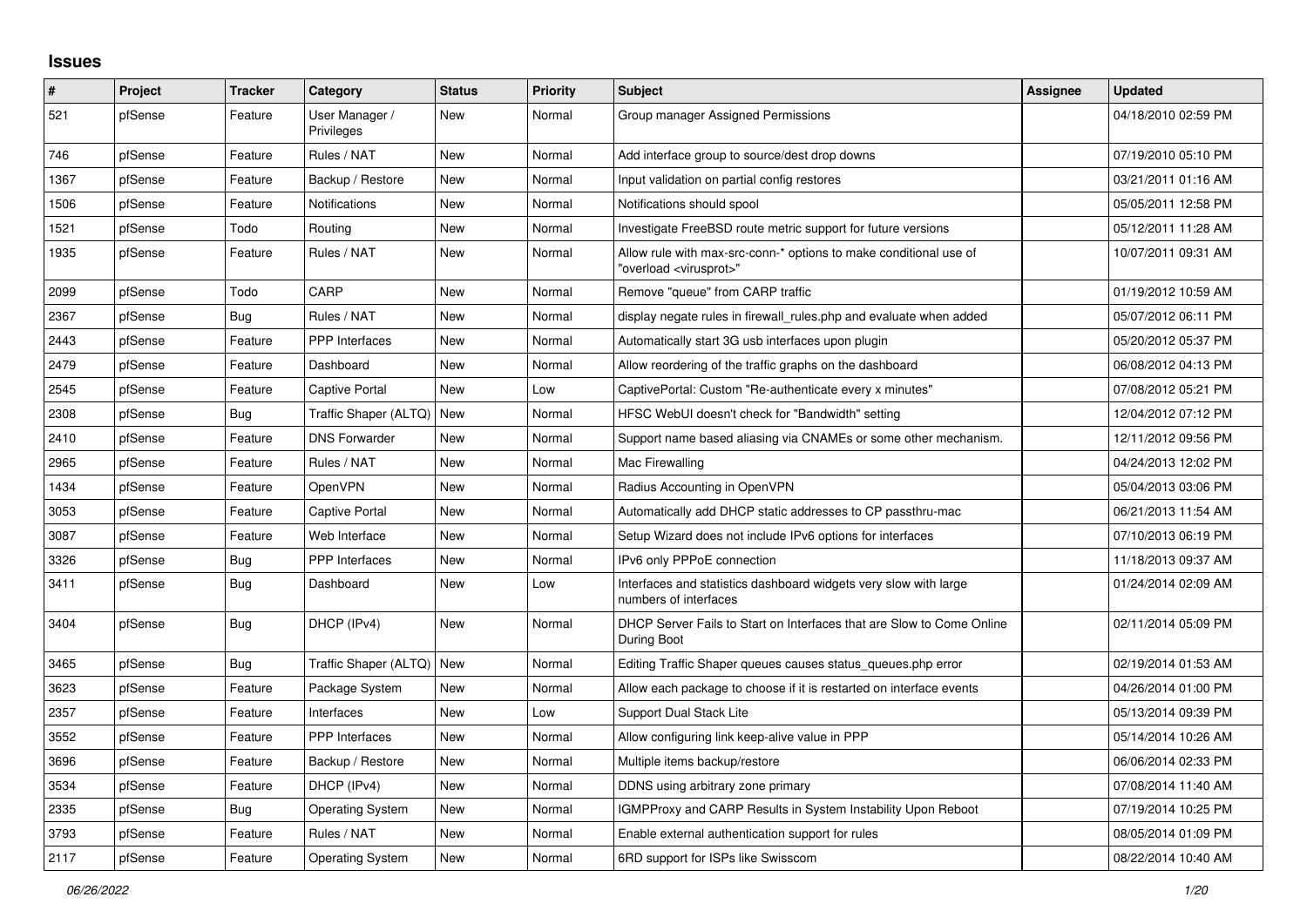| $\vert$ # | Project             | <b>Tracker</b> | Category                            | <b>Status</b> | Priority | Subject                                                                                                 | Assignee | <b>Updated</b>      |
|-----------|---------------------|----------------|-------------------------------------|---------------|----------|---------------------------------------------------------------------------------------------------------|----------|---------------------|
| 3899      | pfSense             | Feature        | Web Interface                       | New           | Normal   | Add feature to allow reordering of <package> items in config.xml</package>                              |          | 09/27/2014 04:40 PM |
| 3943      | pfSense             | Feature        | <b>Operating System</b>             | <b>New</b>    | Low      | pf - divert-reply not implemented (usefull for haproxy)                                                 |          | 10/16/2014 06:42 PM |
| 1848      | pfSense             | Bug            | <b>Traffic Shaper</b><br>(Limiters) | Confirmed     | Normal   | Limiters after policy routing has taken place do not behave correctly                                   |          | 10/25/2014 09:18 PM |
| 3358      | pfSense             | Bug            | Package System                      | <b>New</b>    | Normal   | new version of <include_file> is not required during reinstall_all</include_file>                       |          | 12/26/2014 12:13 PM |
| 2593      | pfSense             | Feature        | <b>XMLRPC</b>                       | <b>New</b>    | Normal   | sync NTPD, SNMP config between HA members                                                               |          | 01/14/2015 09:04 AM |
| 4292      | pfSense             | Feature        | <b>RRD Graphs</b>                   | New           | Normal   | Show 95th Percentile for IPv6 Traffic in RRD Graphs                                                     |          | 01/25/2015 02:24 PM |
| 4374      | pfSense             | Feature        | Notifications                       | <b>New</b>    | Low      | Add timestamps to notification e-mails                                                                  |          | 02/05/2015 12:43 AM |
| 4467      | pfSense             | Bug            | Traffic Shaper (ALTQ)               | New           | Normal   | Traffic Graphs shows wrong throughput when traffic shaping enabled                                      |          | 02/23/2015 05:31 PM |
| 4506      | pfSense<br>Packages | Feature        | FreeRADIUS                          | <b>New</b>    | Normal   | FreeRADIUS groups/hunt groups                                                                           |          | 03/10/2015 08:51 PM |
| 228       | pfSense             | Feature        | Multi-WAN                           | <b>New</b>    | Normal   | Multi-WAN support with same gateway on multiple WANs                                                    |          | 04/11/2015 01:10 AM |
| 4646      | pfSense             | Feature        | Dashboard                           | <b>New</b>    | Normal   | Recover valuable vertical screen real estate in dashboard                                               |          | 04/20/2015 07:46 PM |
| 4680      | pfSense             | <b>Bug</b>     | <b>DHCP Relay</b>                   | New           | Normal   | DHCP relay does not work with DHCP server on other end of OpenVPN<br>tunnel                             |          | 05/05/2015 06:55 PM |
| 4724      | pfSense             | Feature        | Captive Portal                      | <b>New</b>    | Low      | Captive Portal Status Add Client Hostname                                                               |          | 05/22/2015 08:38 AM |
| 4798      | pfSense             | Feature        | <b>DNS Resolver</b>                 | New           | Normal   | Make host and domain overrides available to both DNS Resolver and<br><b>DNS Forwarder</b>               |          | 06/29/2015 02:14 AM |
| 4845      | pfSense             | <b>Bug</b>     | CARP                                | Confirmed     | High     | CARP preemption doesn't switch to backup where connectivity between<br>systems is lost but not NIC link |          | 07/28/2015 07:55 AM |
| 4989      | pfSense             | Feature        | <b>IPsec</b>                        | <b>New</b>    | Normal   | Allow all valid strongswan remote gateway options in gui                                                |          | 08/20/2015 02:57 PM |
| 5075      | pfSense             | <b>Bug</b>     | Rules / NAT                         | Confirmed     | Normal   | pf errors that don't return a line number on first line don't file notice                               |          | 09/01/2015 06:42 PM |
| 4628      | pfSense             | Feature        | Web Interface                       | New           | Normal   | Add GUI to manage loader tunables (e.g. loader.conf.local)                                              |          | 09/16/2015 04:28 PM |
| 1186      | pfSense             | Bug            | <b>RRD Graphs</b>                   | Confirmed     | Normal   | When in pure routing mode the rrd graphs are blank                                                      |          | 09/16/2015 04:31 PM |
| 5307      | pfSense             | Feature        | <b>RRD Graphs</b>                   | New           | Low      | Add logarithmic scale option to RRD graphs                                                              |          | 10/14/2015 07:37 AM |
| 5360      | pfSense             | Feature        | UPnP/NAT-PMP                        | <b>New</b>    | Normal   | Add possibility to configure independent "UPnP & NAT-PMP" instances                                     |          | 10/31/2015 04:25 AM |
| 5174      | pfSense<br>Packages | Feature        | <b>NRPE</b>                         | New           | Normal   | nrpe: check sensors doesnt work, missing Imsensors                                                      |          | 11/15/2015 12:49 AM |
| 5469      | pfSense             | <b>Bug</b>     | Package System                      | Confirmed     | Low      | package.dtd XSD schema is a piece of pathetic, useless, unmaintained<br>junk                            |          | 11/22/2015 06:26 AM |
| 5525      | pfSense             | Feature        | OpenVPN                             | New           | Normal   | Add static routes for OpenVPN client remote peer addresses when<br>using non-default WANs               |          | 11/25/2015 08:44 AM |
| 3115      | pfSense             | Feature        | Multi-WAN                           | New           | Normal   | Traffic shaping for multi WAN                                                                           |          | 12/07/2015 02:20 PM |
| 5658      | pfSense             | Bug            | <b>Captive Portal</b>               | Confirmed     | Low      | Files with the same name cannot be uploaded to multiple captive portal<br>zones                         |          | 12/18/2015 07:19 PM |
| 290       | pfSense             | Feature        | Multi-WAN                           | New           | Low      | Add Multi-WAN awareness to UPnP                                                                         |          | 01/06/2016 05:24 PM |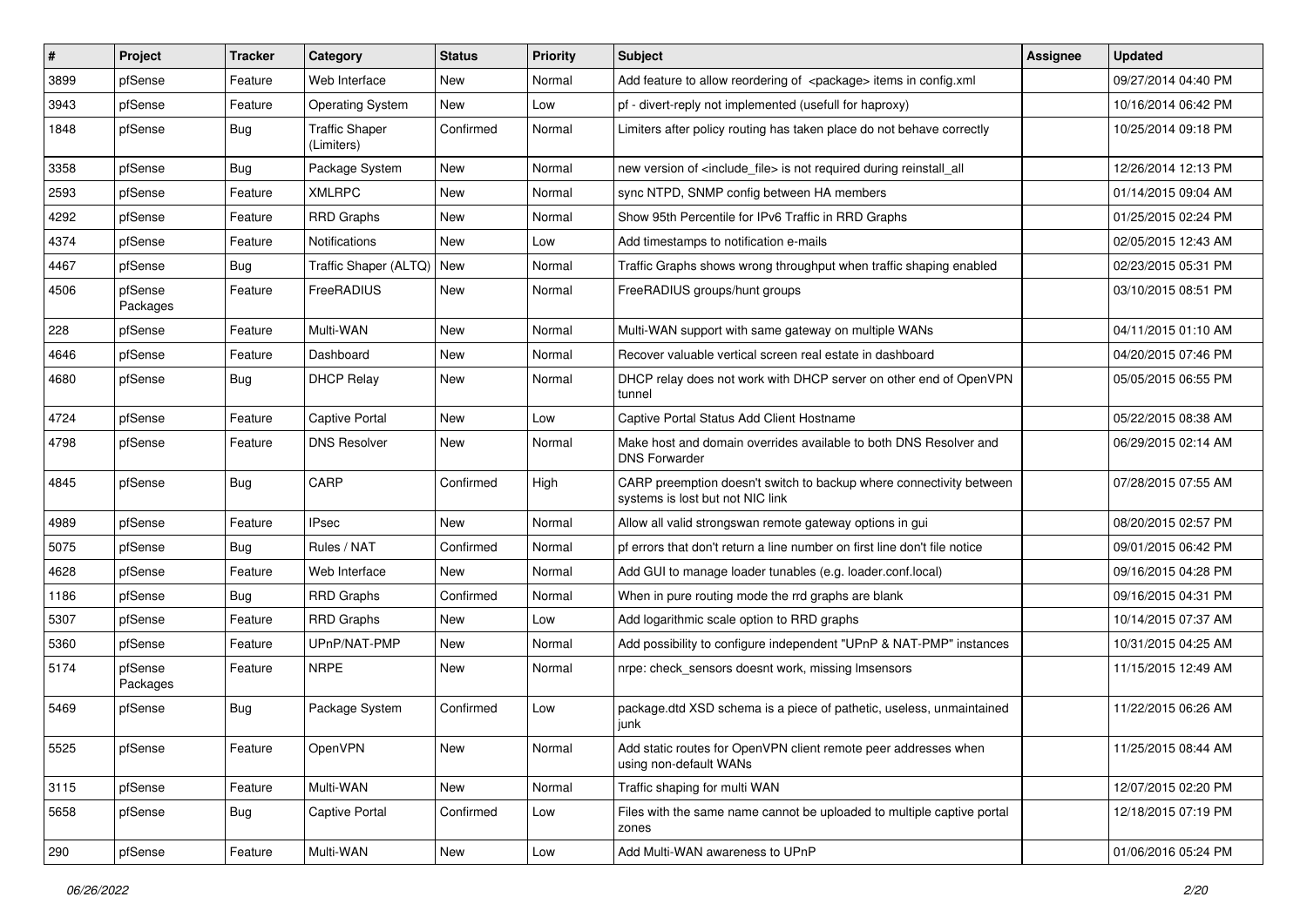| $\sharp$ | Project             | <b>Tracker</b> | Category                                 | <b>Status</b> | <b>Priority</b> | <b>Subject</b>                                                                                               | <b>Assignee</b> | <b>Updated</b>      |
|----------|---------------------|----------------|------------------------------------------|---------------|-----------------|--------------------------------------------------------------------------------------------------------------|-----------------|---------------------|
| 5751     | pfSense<br>Packages | <b>Bug</b>     | squidguard                               | New           | Normal          | SquidGuard target categories not saved when long "Domain List" is<br>provided                                |                 | 01/10/2016 08:55 AM |
| 4501     | pfSense             | Feature        | Notifications                            | New           | Normal          | Allow email report to send multiple destination                                                              |                 | 02/06/2016 04:07 AM |
| 3706     | pfSense             | <b>Bug</b>     | User Manager /<br>Privileges             | New           | Normal          | Permission order affects default page on limited accounts, but can't<br>reorder                              |                 | 02/06/2016 04:10 AM |
| 2276     | pfSense             | Feature        | Certificates                             | <b>New</b>    | Normal          | Remote CRL fetch support                                                                                     |                 | 02/06/2016 04:14 AM |
| 1574     | pfSense             | Feature        | User Manager /<br>Privileges             | New           | Normal          | Password quality enforcment.                                                                                 |                 | 02/06/2016 04:15 AM |
| 4165     | pfSense             | Feature        | Rules / NAT                              | New           | Low             | Allow for security zones when defining interfaces and firewall rules.                                        |                 | 02/06/2016 04:35 AM |
| 5445     | pfSense             | Todo           | Web Interface                            | <b>New</b>    | Normal          | Improve banner for "background activity"                                                                     |                 | 02/06/2016 04:43 AM |
| 32       | pfSense             | Todo           | User Manager /<br>Privileges             | New           | Normal          | PPPoE Server users integration with user manager                                                             |                 | 02/06/2016 04:53 AM |
| 33       | pfSense             | Todo           | User Manager /<br>Privileges             | <b>New</b>    | Normal          | L2TP users integration with user manager                                                                     |                 | 02/06/2016 04:53 AM |
| 371      | pfSense             | Feature        | Rules / NAT                              | New           | Normal          | Allow moving of bogon and RFC 1918 rules                                                                     |                 | 02/06/2016 04:53 AM |
| 96       | pfSense             | Feature        | Rules / NAT                              | <b>New</b>    | Normal          | Add "All local networks" to source and destination drop down boxen in<br>firewall rules                      |                 | 02/06/2016 04:53 AM |
| 986      | pfSense             | Feature        | Web Interface                            | <b>New</b>    | Normal          | Dynamic states view                                                                                          |                 | 02/06/2016 04:58 AM |
| 1307     | pfSense             | Feature        | Web Interface                            | New           | Normal          | Request: Option To Resolve Addresses in State Table Summary                                                  |                 | 02/06/2016 04:58 AM |
| 2138     | pfSense             | <b>Bug</b>     | <b>RRD Graphs</b>                        | New           | Normal          | RRD Wireless graph broken in BSS mode                                                                        |                 | 02/06/2016 04:59 AM |
| 2025     | pfSense             | Feature        | <b>Captive Portal</b>                    | <b>New</b>    | Normal          | Captive Portal: Easy accessible Logout page instead of Logout pop-up<br>window                               |                 | 02/06/2016 04:59 AM |
| 2315     | pfSense             | Feature        | Traffic Shaper (ALTQ)   New              |               | Normal          | Traffic Shaper - Adaptive Bandwidth Management                                                               |                 | 02/06/2016 05:07 AM |
| 5950     | pfSense             | Feature        | DHCP (IPv6)                              | <b>New</b>    | Normal          | DHCPv6 Server support for PD of PD-obtained networks                                                         |                 | 03/04/2016 03:04 AM |
| 5474     | pfSense             | Feature        | Interfaces                               | New           | Normal          | Add 802.1x configuration to wired interfaces.                                                                |                 | 03/16/2016 04:32 PM |
| 5835     | pfSense             | Feature        | OpenVPN                                  | New           | Very Low        | Improve OpenVPN client gateway detection in edge cases where the<br>remote does not send gateway information |                 | 03/20/2016 12:29 AM |
| 3862     | pfSense             | Feature        | <b>IGMP Proxy</b>                        | New           | Normal          | Allow configuration of IGMP proxy's 'quickleave' parameter from the web<br>interface                         |                 | 04/05/2016 03:24 AM |
| 6213     | pfSense             | Feature        | <b>IPsec</b>                             | New           | Normal          | IPSEC: IPV4/IPV6 dual-interface-stack support for Mobile IKE                                                 |                 | 04/20/2016 07:48 AM |
| 6215     | pfSense             | Feature        | Web Interface                            | New           | Normal          | Create consistent UI for admin access security                                                               |                 | 04/20/2016 03:05 PM |
| 6255     | pfSense             | Bug            | PPP Interfaces                           | Confirmed     | Low             | PPP Country/Provider/Plan configuration not saved                                                            |                 | 04/25/2016 07:15 PM |
| 6361     | pfSense             | <b>Bug</b>     | Web Interface                            | New           | Low             | Responsive Mobile Menu issue                                                                                 |                 | 05/16/2016 12:09 PM |
| 6386     | pfSense             | <b>Bug</b>     | IPv6 Router<br>Advertisements<br>(RADVD) | New           | Low             | Switching Router Advertisements to disabled should broadcast IP<br>Removal messages                          |                 | 05/22/2016 10:44 PM |
| 6390     | pfSense             | Todo           | Dashboard                                | New           | Low             | Autoscale from Traffic Graph not correct size (big graphs)                                                   |                 | 05/23/2016 01:38 PM |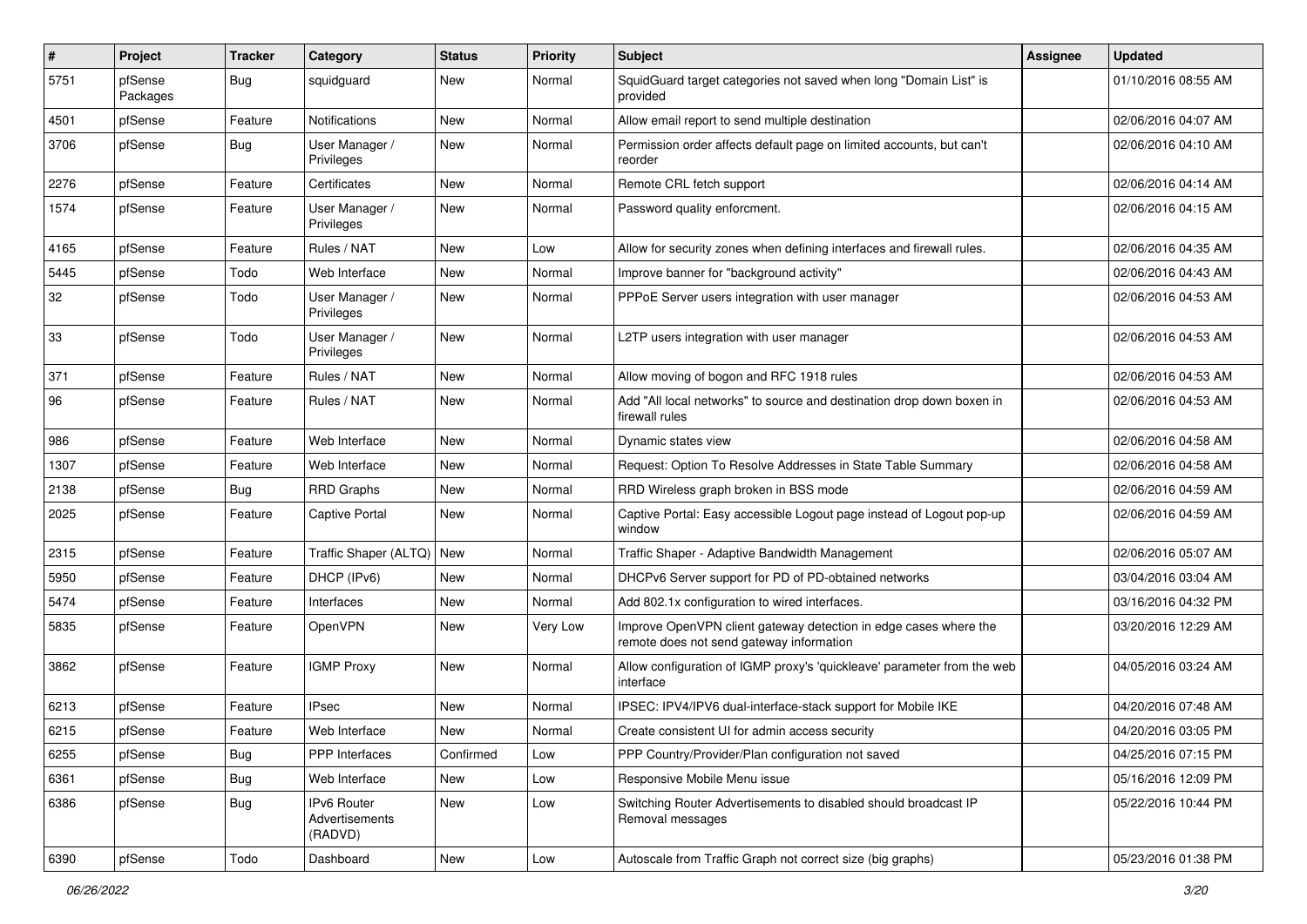| #    | Project             | <b>Tracker</b> | Category                | <b>Status</b> | <b>Priority</b> | <b>Subject</b>                                                                                | <b>Assignee</b> | <b>Updated</b>      |
|------|---------------------|----------------|-------------------------|---------------|-----------------|-----------------------------------------------------------------------------------------------|-----------------|---------------------|
| 6471 | pfSense<br>Packages | <b>Bug</b>     | squidquard              | <b>New</b>    | Normal          | pfsense 2.3.1 squidguard -> common ACL -> Target Rules List<br>missing                        |                 | 06/08/2016 06:22 PM |
| 6493 | pfSense             | Bug            | Web Interface           | Confirmed     | Normal          | Dynamic DNS clients slow page load                                                            |                 | 06/17/2016 03:43 AM |
| 6500 | pfSense             | Feature        | Package System          | <b>New</b>    | Normal          | Should be a way to determine which packages are available without<br>having to update/install |                 | 06/17/2016 05:34 PM |
| 6517 | pfSense             | Bug            | <b>IPsec</b>            | Confirmed     | Normal          | Adding mobile IPsec phase 2 entries requires restart of strongswan                            |                 | 06/21/2016 11:04 PM |
| 6521 | pfSense<br>Packages | Bug            | squidquard              | <b>New</b>    | Normal          | pfsense 2.3.1 squidquard -> Groups ACL -> Target Rules List missing                           |                 | 06/25/2016 10:49 PM |
| 6580 | pfSense             | <b>Bug</b>     | <b>Operating System</b> | Confirmed     | Normal          | Bridge with down member interface sends ICMP unreachables where it<br>shouldn't               |                 | 07/05/2016 05:40 PM |
| 4428 | pfSense             | Bug            | Interfaces              | Confirmed     | Normal          | Setting media option on em(4) leads to infinite link cycling                                  |                 | 07/06/2016 12:45 AM |
| 5887 | pfSense             | <b>Bug</b>     | Interfaces              | Confirmed     | Normal          | hardware_offloading_applyflags sets/unsets most values when already<br>set correctly          |                 | 07/06/2016 03:31 PM |
| 5355 | pfSense             | Bug            | <b>IPsec</b>            | <b>New</b>    | High            | on Dynamic WAN IP (DHCP Client) it takes 10 minutes before Phase1<br>reconnects               |                 | 07/08/2016 10:29 PM |
| 4010 | pfSense             | Feature        | OpenVPN                 | <b>New</b>    | Normal          | OpenVPN always loads engines available on openssl                                             |                 | 07/08/2016 10:29 PM |
| 5791 | pfSense             | <b>Bug</b>     | Rules / NAT             | Confirmed     | Normal          | tftp-proxy functionality is easilly broken by unrelated rules                                 |                 | 07/10/2016 12:24 AM |
| 6605 | pfSense             | Bug            | Interfaces              | Confirmed     | Normal          | rc.linkup logic issues with actions taken                                                     |                 | 07/12/2016 07:46 PM |
| 3382 | pfSense             | Bug            | <b>IGMP Proxy</b>       | <b>New</b>    | Normal          | IGMPPROXY fails with more than 32 interfaces                                                  |                 | 07/12/2016 11:01 PM |
| 6608 | pfSense             | Feature        | Backup / Restore        | <b>New</b>    | Low             | backup and restore dhcp                                                                       |                 | 07/13/2016 04:09 PM |
| 6614 | pfSense             | <b>Bug</b>     | Web Interface           | Confirmed     | Normal          | Dashboard high CPU usage                                                                      |                 | 07/14/2016 03:04 PM |
| 6627 | pfSense             | Bug            | Rules / NAT             | <b>New</b>    | Normal          | floating tab match rules ignore quick action so should be removed                             |                 | 07/18/2016 02:15 PM |
| 6011 | pfSense             | <b>Bug</b>     | Web Interface           | Confirmed     | Low             | IPv6 link local fails HTTP REFERER check                                                      |                 | 09/04/2016 09:57 AM |
| 2573 | pfSense             | Feature        | Captive Portal          | New           | Normal          | Captive Portal support of RADIUS POD (Packet of Disconnect)                                   |                 | 10/17/2016 03:14 AM |
| 6803 | pfSense             | Bug            | Web Interface           | New           | Normal          | CSRF timeout occurs when it (probably) shouldn't                                              |                 | 11/03/2016 09:43 PM |
| 3859 | pfSense             | Feature        | Gateway Monitoring      | <b>New</b>    | Low             | Make it possible to set the source IP address for gateway monitoring                          |                 | 11/06/2016 10:12 PM |
| 1813 | pfSense             | <b>Bug</b>     | Rules / NAT             | Confirmed     | Normal          | Static routes on WAN interfaces overridden by route-to for<br>firewall-initiated traffic      |                 | 11/09/2016 02:06 PM |
| 6917 | pfSense             | Feature        | Upgrade                 | <b>New</b>    | Normal          | Add ability to choose from what IP/IFACE you search for updates                               |                 | 11/11/2016 09:51 AM |
| 6956 | pfSense             | Feature        | <b>Captive Portal</b>   | <b>New</b>    | Normal          | Allow more control over concurrent logins                                                     |                 | 11/23/2016 12:01 PM |
| 3962 | pfSense<br>Packages | <b>Bug</b>     | ladvd                   | Confirmed     | Normal          | LADVD interface handling issues with lagg and bridge                                          |                 | 12/05/2016 01:59 PM |
| 6083 | pfSense<br>Packages | <b>Bug</b>     | Squid                   | <b>New</b>    | Normal          | Sugid Realtime Monitor / Squid Cache Table not diplaying correctly                            |                 | 12/06/2016 07:25 AM |
| 7040 | pfSense             | Bug            | Interfaces              | <b>New</b>    | Normal          | Issue when disabling an interface                                                             |                 | 12/26/2016 02:56 AM |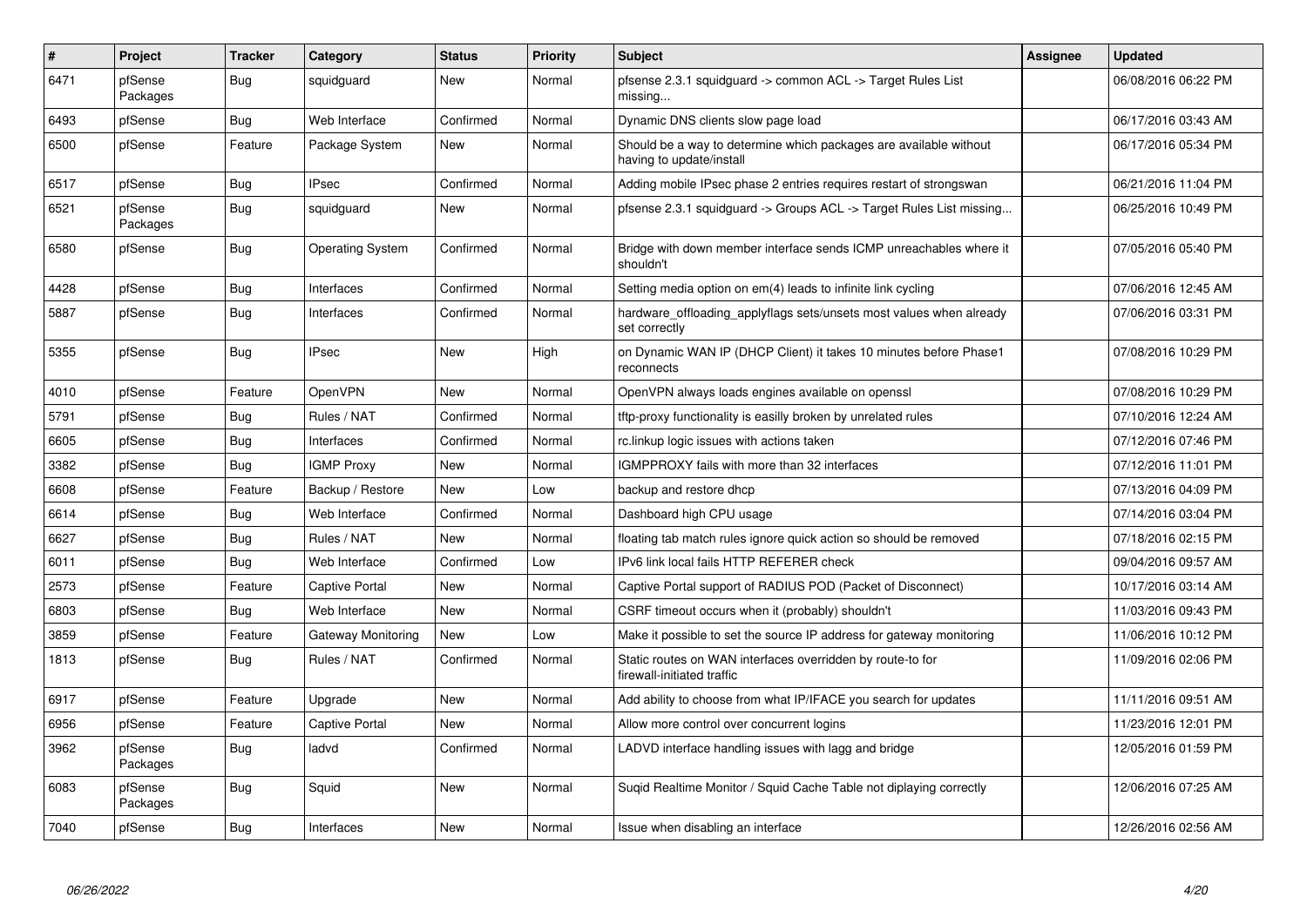| #    | Project             | <b>Tracker</b> | Category                     | <b>Status</b> | <b>Priority</b> | <b>Subject</b>                                                                             | <b>Assignee</b> | <b>Updated</b>      |
|------|---------------------|----------------|------------------------------|---------------|-----------------|--------------------------------------------------------------------------------------------|-----------------|---------------------|
| 7000 | pfSense<br>Packages | Feature        | ntop                         | New           | Normal          | ntopng historical data needs to be reworked                                                |                 | 01/14/2017 09:20 AM |
| 4234 | pfSense             | Feature        | <b>IPsec</b>                 | Assigned      | Low             | allow for strict user <> cn validation of mobile ipsec users when using<br>rsa+xauth       |                 | 01/24/2017 06:11 AM |
| 4474 | pfSense             | <b>Bug</b>     | Package System               | Confirmed     | Normal          | IP address change triggers reload of all packages                                          |                 | 02/13/2017 07:21 AM |
| 5813 | pfSense             | Feature        | Traffic Shaper (ALTQ)        | New           | Normal          | Replacement of layer7 filter                                                               |                 | 02/18/2017 05:08 PM |
| 5850 | pfSense             | Feature        | User Manager /<br>Privileges | New           | Normal          | Limit "WebCfg - System: User Manager page" privilege to non-admins<br>and non-admin groups |                 | 02/19/2017 10:04 AM |
| 7238 | pfSense             | Bug            | Web Interface                | New           | Normal          | Menu layout broken when using "Hostname in Menu" with long<br>hostnames                    |                 | 02/21/2017 07:01 AM |
| 7292 | pfSense             | Feature        | <b>Dynamic DNS</b>           | New           | Normal          | DynamicDNS configuration does not sync to HA secondary                                     |                 | 02/21/2017 04:56 PM |
| 7314 | pfSense             | <b>Bug</b>     | <b>RRD Graphs</b>            | New           | Low             | Discrepancy in ntp monitoring view                                                         |                 | 02/24/2017 08:37 PM |
| 4061 | pfSense             | <b>Bug</b>     | DHCP (IPv4)                  | Confirmed     | Normal          | dhcpd doesn't send client-hostname to peer, breaking DHCP lease<br>registrations w/HA      |                 | 02/24/2017 08:58 PM |
| 5306 | pfSense             | Bug            | Package System               | New           | Normal          | textarea fields should have linebreaks sanitized automatically on save                     |                 | 03/03/2017 04:15 AM |
| 7365 | pfSense             | Feature        | Logging                      | New           | Low             | Pass firewall/filter rule set through logging for centralized loggers to key<br>on         |                 | 03/07/2017 10:44 AM |
| 3697 | pfSense             | Feature        | Backup / Restore             | New           | Normal          | New backup/restore area: Certificates                                                      |                 | 03/11/2017 11:30 AM |
| 7367 | pfSense<br>Packages | Feature        | Squid                        | New           | Normal          | Wizard for Squid                                                                           |                 | 03/14/2017 01:59 PM |
| 7388 | pfSense<br>Packages | <b>Bug</b>     | Suricata                     | New           | High            | Suricata does not property recognize MTU for PPPOE interfaces                              |                 | 03/15/2017 05:17 AM |
| 7403 | pfSense<br>Packages | <b>Bug</b>     | FreeRADIUS                   | New           | Normal          | Captive Portal + freeradius2 + MySQL problems with German Umlaut                           |                 | 03/17/2017 09:12 AM |
| 7402 | pfSense             | <b>Bug</b>     | Web Interface                | New           | Normal          | Inconsistent use of htmlentities validation checks                                         |                 | 03/21/2017 08:58 AM |
| 7453 | pfSense<br>Packages | Bug            | <b>ACME</b>                  | New           | Normal          | DNS-ovh need to save or display consumer key                                               |                 | 04/06/2017 10:54 AM |
| 7476 | pfSense             | Bug            | Logging                      | New           | Normal          | Dirty buffer used to build log messages?                                                   |                 | 04/17/2017 09:51 PM |
| 7521 | pfSense             | Feature        | Package System               | New           | High            | Package Updates via Mirror                                                                 |                 | 05/04/2017 08:21 PM |
| 2676 | pfSense             | Feature        | Rules / NAT                  | New           | Normal          | Reply-to option in firewall rule                                                           |                 | 05/05/2017 03:15 PM |
| 7531 | pfSense             | Feature        | Package System               | New           | Low             | pkg behavior when encountering invalid SSL certificate                                     |                 | 05/08/2017 06:57 PM |
| 7551 | pfSense             | <b>Bug</b>     | Rules / NAT                  | New           | Normal          | Dynamic IPsec endpoints not added to rule set after WAN down/up                            |                 | 05/16/2017 02:26 PM |
| 7589 | pfSense             | <b>Bug</b>     | Diagnostics                  | New           | Normal          | diag edit.php old print info box                                                           |                 | 05/20/2017 05:02 PM |
| 7590 | pfSense             | Bug            | Diagnostics                  | New           | Normal          | diag_edit do not save when nothing to sae (in directory browse view)                       |                 | 05/20/2017 05:04 PM |
| 7608 | pfSense<br>Packages | Feature        | FreeRADIUS                   | New           | Very Low        | Captive Portal amount of traffic Account + Free Radius+Mysql                               |                 | 05/28/2017 09:08 AM |
| 7648 | pfSense             | <b>Bug</b>     | CARP                         | New           | Very Low        | SPAN ports on an interface renders CARP HA inoperative                                     |                 | 06/14/2017 09:19 PM |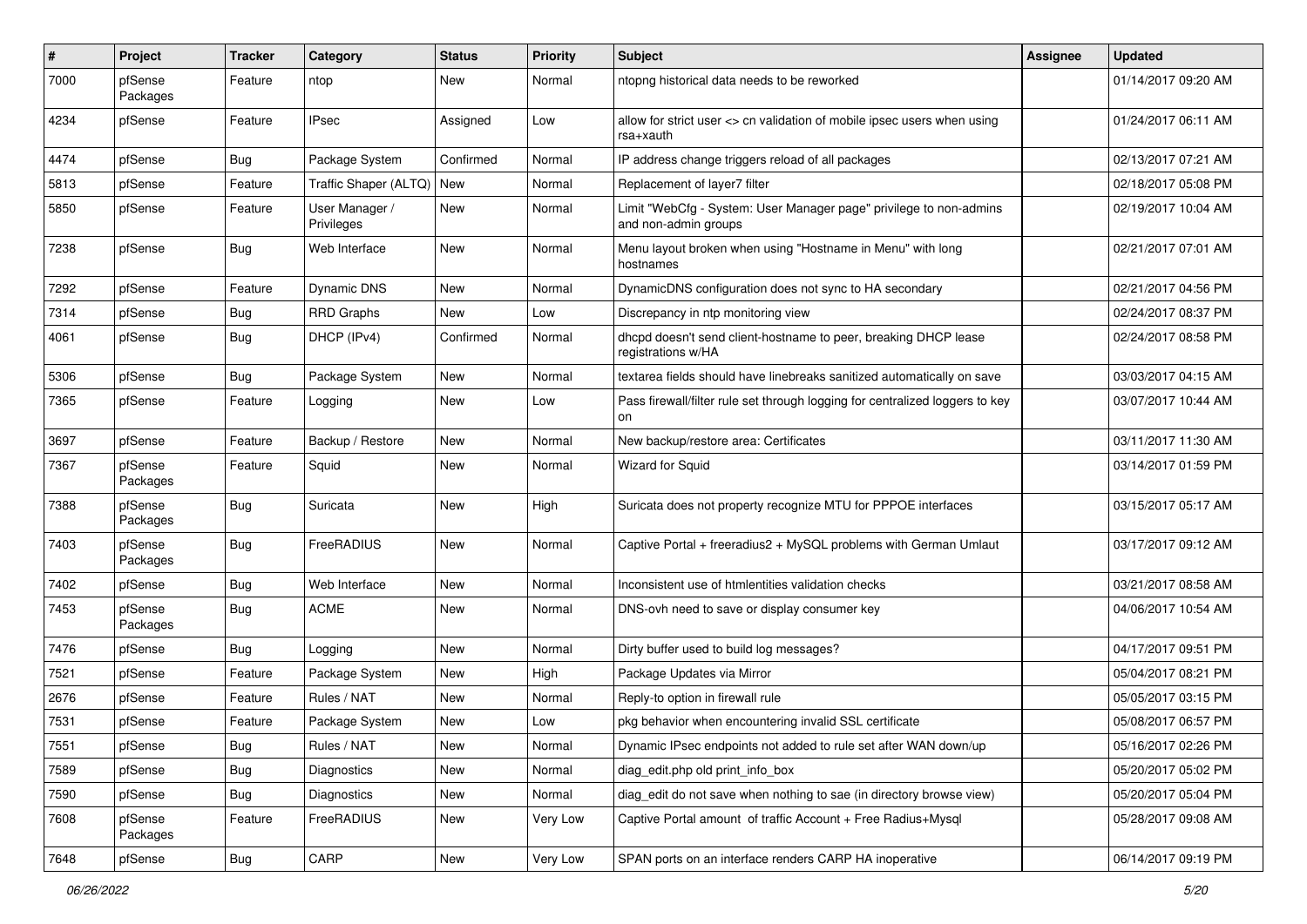| $\vert$ # | Project             | <b>Tracker</b> | Category                     | <b>Status</b> | <b>Priority</b> | Subject                                                                                                                           | Assignee | <b>Updated</b>      |
|-----------|---------------------|----------------|------------------------------|---------------|-----------------|-----------------------------------------------------------------------------------------------------------------------------------|----------|---------------------|
| 6038      | pfSense             | Feature        | Interfaces                   | New           | Normal          | Add ability to configure which interface is chosen for defining hostname<br>IP in /etc/hosts                                      |          | 07/07/2017 09:56 AM |
| 7718      | pfSense             | Feature        | <b>Dynamic DNS</b>           | <b>New</b>    | Very Low        | Hostname for Custom DynDNS Updater.                                                                                               |          | 07/24/2017 10:05 AM |
| 1219      | pfSense             | Feature        | Developer Tools              | <b>New</b>    | Low             | Ship DTRACE enabled kernels in the images                                                                                         |          | 07/26/2017 03:14 AM |
| 7730      | pfSense             | Bug            | Interfaces                   | <b>New</b>    | High            | 2.3.4_1 greX: loop detected when hit save on filter rules or interfaces                                                           |          | 07/27/2017 08:16 AM |
| 7734      | pfSense             | Bug            | DHCP (IPv6)                  | New           | Normal          | Using opton ia pd0 does not renew prefix and prefix get dropped                                                                   |          | 07/31/2017 03:46 AM |
| 7747      | pfSense             | Feature        | Console Menu                 | <b>New</b>    | Normal          | Minor UI Tweak: Make hitting enter on the console (esp via SSH) should<br>not log you out, but simply redraw the menu             |          | 08/01/2017 04:03 PM |
| 7773      | pfSense             | Feature        | <b>IPsec</b>                 | New           | Normal          | IPSec using IKEv2 with split DNS not using provided domain names                                                                  |          | 08/15/2017 05:25 PM |
| 2963      | pfSense             | Feature        | Captive Portal               | <b>New</b>    | Normal          | Captive Portal MAC authentication request                                                                                         |          | 08/22/2017 09:09 PM |
| 7691      | pfSense<br>Packages | Feature        | Squid                        | <b>New</b>    | Normal          | Allow for custom icap services for squid                                                                                          |          | 08/24/2017 03:16 AM |
| 7821      | pfSense             | <b>Bug</b>     | DHCP (IPv6)                  | <b>New</b>    | Normal          | GIF does not support broadcast                                                                                                    |          | 08/29/2017 10:50 AM |
| 7085      | pfSense             | Feature        | Rules / NAT                  | New           | Normal          | Edit Firewall Rules Seperator                                                                                                     |          | 09/10/2017 09:15 AM |
| 7852      | pfSense             | Feature        | <b>DNS Resolver</b>          | <b>New</b>    | Normal          | Add views support to Unbound GUI                                                                                                  |          | 09/11/2017 12:26 PM |
| 7863      | pfSense             | Bug            | User Manager /<br>Privileges | <b>New</b>    | Normal          | The "WebCfg - All pages" permission inclueds the "User - System: Shell<br>account access" even though that is not a WebCofg page. |          | 09/16/2017 05:13 AM |
| 7888      | pfSense             | Feature        | Package System               | New           | Normal          | Add a button in package manager GUI to upgrade all packages                                                                       |          | 09/28/2017 05:50 AM |
| 7899      | pfSense             | Bug            | Traffic Shaper (ALTQ)        | New           | Normal          | a floating 'match' rule on LAN does not put traffic from a broswer on a<br>clientpc into a shaper queue                           |          | 09/28/2017 09:16 AM |
| 7922      | pfSense             | Feature        | Rules / NAT                  | <b>New</b>    | Normal          | Add the option to select the ISP IPv6 Delegated Prefix as a destination<br>in firewall rules                                      |          | 10/10/2017 06:36 PM |
| 7934      | pfSense             | Feature        | Dashboard                    | <b>New</b>    | Very Low        | format support phone# for international use                                                                                       |          | 10/12/2017 04:38 PM |
| 7956      | pfSense             | Feature        | Web Interface                | <b>New</b>    | Normal          | Favicon able to match GUI colour setting?                                                                                         |          | 10/17/2017 06:36 AM |
| 7957      | pfSense             | Feature        | Web Interface                | <b>New</b>    | Normal          | GUI theme - separate "colour" from "compact/normal" in theme<br>dropdown                                                          |          | 10/17/2017 06:58 AM |
| 7954      | pfSense<br>Packages | <b>Bug</b>     | Squid                        | Confirmed     | Normal          | Package upgrade/reinstall gets stuck on deinstall if the<br>package-provided service is not running                               |          | 10/18/2017 12:04 PM |
| 7971      | pfSense             | Feature        | <b>Captive Portal</b>        | <b>New</b>    | Normal          | Allow import, export and synchronization of MACs under Captive Portal<br>service                                                  |          | 10/19/2017 04:56 AM |
| 7411      | pfSense<br>Packages | Todo           | ladvd                        | New           | Low             | LADVD Devices not wide enough                                                                                                     |          | 10/22/2017 05:04 AM |
| 7688      | pfSense             | Feature        | Backup / Restore             | New           | Low             | AutoConfigBackup - Info Icon - username only                                                                                      |          | 10/22/2017 10:46 AM |
| 7988      | pfSense             | Feature        | Web Interface                | New           | Normal          | Compact Theme based on Compact-RED with the default theme colors.                                                                 |          | 10/23/2017 05:34 AM |
| 8004      | pfSense             | <b>Bug</b>     | <b>NAT Reflection</b>        | New           | Normal          | Error notice for a deleted NAT that had a RULE or an existing NAT<br>which is claimed to have no NAT port                         |          | 10/24/2017 06:39 PM |
| 8050      | pfSense             | Bug            | Interfaces                   | New           | High            | Enabling bridge while interfaces have link freezes console                                                                        |          | 11/03/2017 04:38 PM |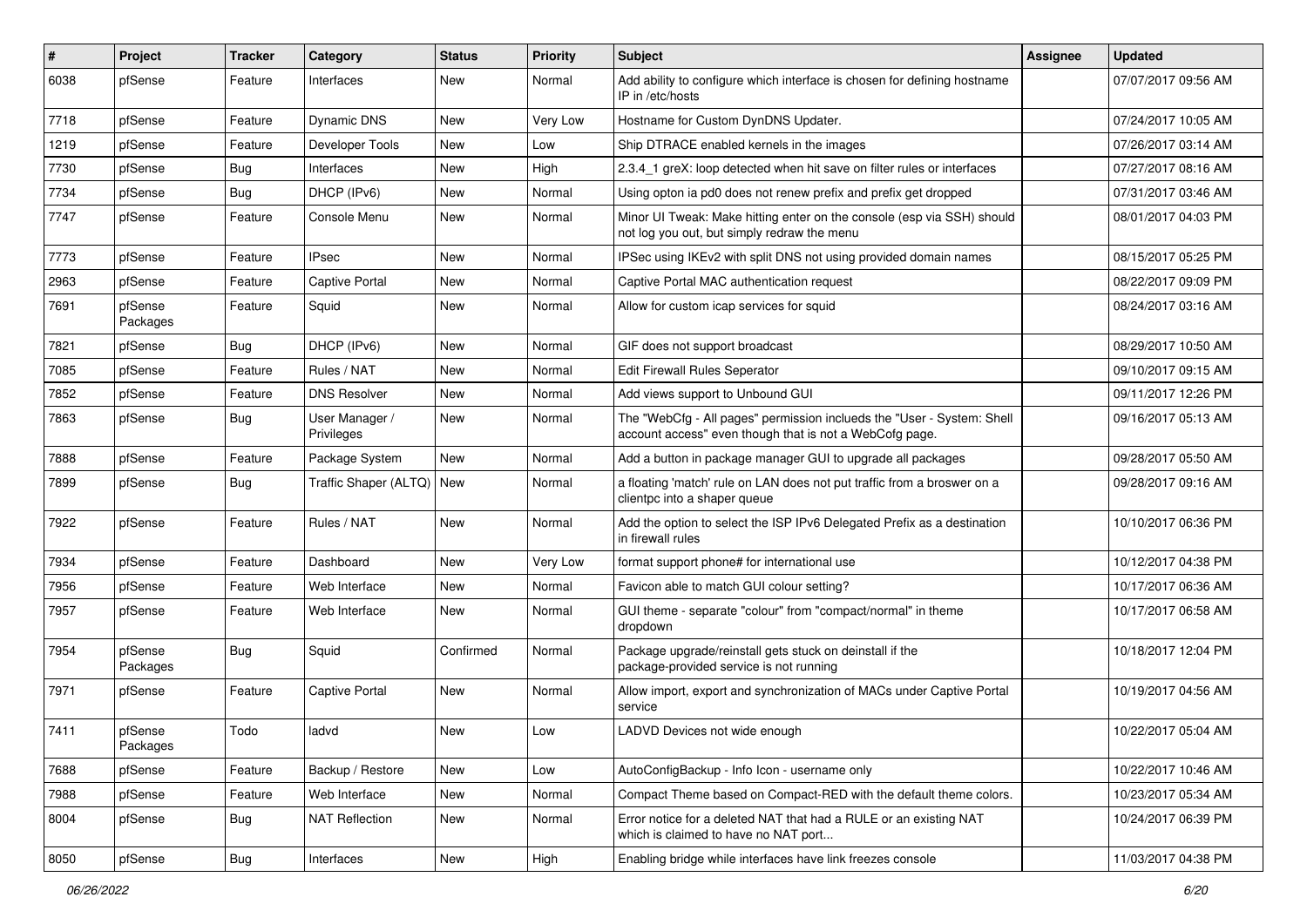| #    | Project             | <b>Tracker</b> | Category                                 | <b>Status</b> | <b>Priority</b> | <b>Subject</b>                                                                                                                                                                | Assignee | <b>Updated</b>      |
|------|---------------------|----------------|------------------------------------------|---------------|-----------------|-------------------------------------------------------------------------------------------------------------------------------------------------------------------------------|----------|---------------------|
| 8066 | pfSense             | Bug            | Routing                                  | New           | Normal          | Static routes not applied when they go out a interface using carp                                                                                                             |          | 11/08/2017 02:04 AM |
| 8073 | pfSense             | <b>Bug</b>     | <b>IPsec</b>                             | New           | Normal          | Traffic inexplicably not going through IPSEC despite (in theory)<br>matching SPs                                                                                              |          | 11/09/2017 02:51 AM |
| 8078 | pfSense             | Feature        | PPP Interfaces                           | New           | Normal          | <b>PPPoE Reconnect Wait Time</b>                                                                                                                                              |          | 11/09/2017 05:13 PM |
| 8089 | pfSense             | <b>Bug</b>     | Interfaces                               | <b>New</b>    | High            | VLAN page breaks after config restore to new hardware.                                                                                                                        |          | 11/21/2017 01:38 PM |
| 8121 | pfSense<br>Packages | Feature        | haproxy                                  | New           | Normal          | haproxy, allow to generate backends even they don't seem to be used                                                                                                           |          | 11/23/2017 04:04 AM |
| 3185 | pfSense             | Feature        | DHCP (IPv6)                              | New           | Normal          | Accommodate a DHCPv6 failover-like mechanism                                                                                                                                  |          | 11/24/2017 10:44 AM |
| 8130 | pfSense             | Bug            | <b>Traffic Graphs</b>                    | New           | Normal          | Status - Monitoring - Area chart displays traffic data differently than Line<br>or Bar charts                                                                                 |          | 11/26/2017 01:40 PM |
| 8148 | pfSense<br>Packages | Feature        | OpenVPN Client<br>Export                 | New           | Very Low        | OpenVPN - Output Windows Client .MSI Installer for GPO deployment                                                                                                             |          | 11/30/2017 01:24 PM |
| 8157 | pfSense             | <b>Bug</b>     | Dashboard                                | New           | Very Low        | Traffic Graph clutter from time to time                                                                                                                                       |          | 12/03/2017 06:40 AM |
| 8158 | pfSense             | Bug            | Interfaces                               | New           | High            | IPv6 Track Interface issue with more than one WAN-Gateway and a<br>number of internal interfaces at least track interface from one interface<br>does not work on regular base |          | 12/03/2017 09:00 AM |
| 8161 | pfSense<br>Packages | Feature        | FreeRADIUS                               | New           | Very Low        | Add virtual server support to FreeRadius                                                                                                                                      |          | 12/05/2017 01:57 PM |
| 8176 | pfSense             | Bug            | Package System                           | New           | Normal          | ./schema/packages.dtd -- referenced in *xml, but missing?                                                                                                                     |          | 12/09/2017 06:52 PM |
| 8178 | pfSense             | Feature        | Package System                           | New           | Normal          | Allow setting attributes for form elements in package XML                                                                                                                     |          | 12/09/2017 07:48 PM |
| 8199 | pfSense<br>Packages | Feature        | <b>BIND</b>                              | New           | Normal          | Support reordering and/or sort alphabetically across BIND package                                                                                                             |          | 12/12/2017 02:05 AM |
| 8168 | pfSense             | Feature        | <b>IPsec</b>                             | New           | Normal          | strongswan dhcp option                                                                                                                                                        |          | 12/19/2017 04:14 AM |
| 8213 | pfSense<br>Packages | Bug            | haproxy                                  | New           | Normal          | acl src file not populated from alias                                                                                                                                         |          | 12/21/2017 02:02 PM |
| 7281 | pfSense             | Feature        | OpenVPN                                  | New           | Normal          | OpenVPN: Add support for IPv6 dynamic prefix selection                                                                                                                        |          | 12/21/2017 08:56 PM |
| 8236 | pfSense             | Feature        | <b>DNS Resolver</b>                      | New           | Normal          | Ability to configure "forward-first" and "forward-host" options for more<br>robust domain overrides in DNS Resolver                                                           |          | 12/26/2017 01:26 AM |
| 4899 | pfSense             | Feature        | DHCP (IPv4)                              | <b>New</b>    | Normal          | Additional BOOTP/DHCP Options should allow a force option                                                                                                                     |          | 01/02/2018 02:24 PM |
| 8270 | pfSense             | Todo           | Web Interface                            | New           | Very Low        | Fix grammatically erroneous repetition                                                                                                                                        |          | 01/11/2018 08:19 AM |
| 7462 | pfSense<br>Packages | Bug            | haproxy                                  | New           | Normal          | HAproxy not rebinding properly after WAN DHCP IP change                                                                                                                       |          | 01/11/2018 09:15 AM |
| 8262 | pfSense             | Feature        | IPv6 Router<br>Advertisements<br>(RADVD) | New           | Normal          | Make each prefix flags configurable separately.                                                                                                                               |          | 01/16/2018 12:35 PM |
| 8180 | pfSense<br>Packages | <b>Bug</b>     | syslog-ng                                | New           | Normal          | syslog-ng default log file                                                                                                                                                    |          | 01/16/2018 12:53 PM |
| 8285 | pfSense             | <b>Bug</b>     | Web Interface                            | New           | Normal          | Actions on stale data may result in catastrophic results                                                                                                                      |          | 01/16/2018 08:08 PM |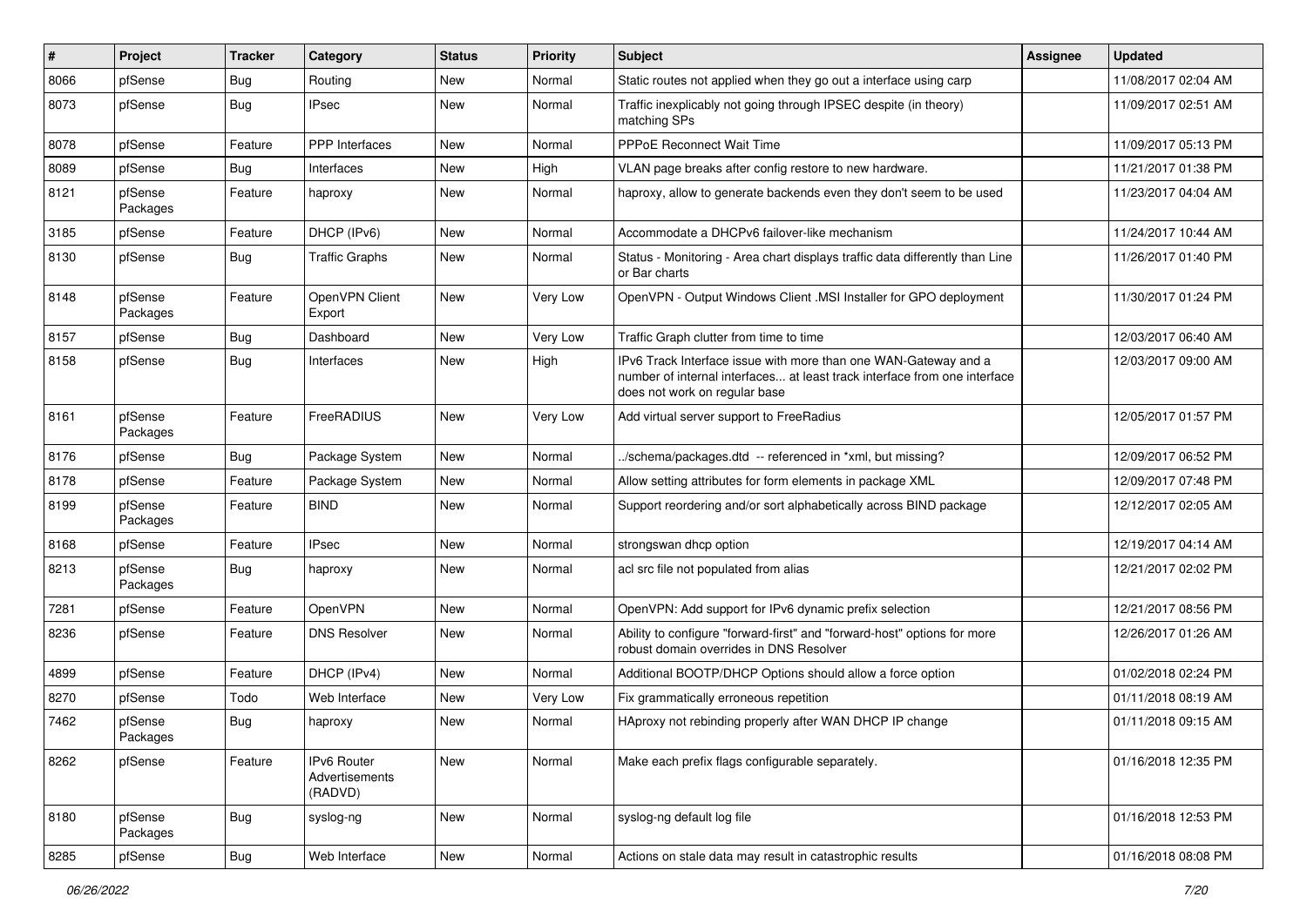| $\vert$ # | Project             | <b>Tracker</b> | Category            | <b>Status</b> | <b>Priority</b> | <b>Subject</b>                                                                                                          | Assignee | <b>Updated</b>      |
|-----------|---------------------|----------------|---------------------|---------------|-----------------|-------------------------------------------------------------------------------------------------------------------------|----------|---------------------|
| 8229      | pfSense<br>Packages | <b>Bug</b>     | syslog-ng           | New           | Normal          | syslog-ng stops parsing logs after logrotate run                                                                        |          | 01/26/2018 12:00 PM |
| 8295      | pfSense<br>Packages | Bug            | syslog-ng           | <b>New</b>    | Normal          | syslog-ng logrotates tls files                                                                                          |          | 02/14/2018 06:12 AM |
| 8224      | pfSense<br>Packages | Feature        | FreeRADIUS          | <b>New</b>    | Normal          | Add "OU" field to FreeRADIUS page                                                                                       |          | 02/21/2018 12:53 AM |
| 8346      | pfSense             | Feature        | <b>IPsec</b>        | <b>New</b>    | Normal          | Let pFSense act as an IPSec XAuth VPN Client                                                                            |          | 02/23/2018 07:39 AM |
| 7495      | pfSense             | Feature        | <b>DNS Resolver</b> | <b>New</b>    | Low             | Ability to set TTL for local for Unbound host overrides and dhop leases                                                 |          | 03/06/2018 09:46 AM |
| 3882      | pfSense             | Feature        | Web Interface       | New           | Normal          | Add OUI database to the base system, remove dependency on nmap                                                          |          | 03/08/2018 06:44 PM |
| 8401      | pfSense             | <b>Bug</b>     | Installer           | <b>New</b>    | Normal          | Issues related to keys representing alphabetic characters specific to<br>Scandinavian languages and to some other keys. |          | 03/30/2018 11:06 AM |
| 8406      | pfSense             | <b>Bug</b>     | <b>Dynamic DNS</b>  | <b>New</b>    | Normal          | DDNS IPV6 Cloudflare Client does not detect PPOE address                                                                |          | 03/31/2018 11:56 AM |
| 8122      | pfSense             | <b>Bug</b>     | OpenVPN             | <b>New</b>    | Normal          | openypn client is unable to use OTP (temporary) passwords                                                               |          | 04/16/2018 09:28 AM |
| 8474      | pfSense             | Feature        | High Availability   | <b>New</b>    | Low             | Easier Conversion to HA Pair from Existing Non-HA Firewall                                                              |          | 04/19/2018 11:52 PM |
| 701       | pfSense             | Feature        | Rules / NAT         | <b>New</b>    | Normal          | Interface groups with NAT                                                                                               |          | 05/11/2018 10:12 PM |
| 8532      | pfSense             | Feature        | <b>OpenVPN</b>      | New           | Low             | Ability to add metric to pushed routes                                                                                  |          | 05/22/2018 07:45 AM |
| 8438      | pfSense<br>Packages | Bug            | haproxy             | New           | High            | haproxy: can't use ACL for cert with http-response actions                                                              |          | 05/24/2018 01:12 PM |
| 8560      | pfSense<br>Packages | <b>Bug</b>     | <b>ACME</b>         | <b>New</b>    | Normal          | ACME: can't update DNS records in DNSMadeEasy registar for several<br>domains with different API keys/ids               |          | 06/08/2018 01:28 PM |
| 8566      | pfSense             | <b>Bug</b>     | CARP                | <b>New</b>    | Normal          | Wrong IPv6 source in NS request in case using of IPv6 alias                                                             |          | 06/12/2018 01:26 PM |
| 8567      | pfSense             | Bug            | CARP                | <b>New</b>    | Normal          | Using IPv6 VIP alias for services may affect CARP IPv6 VIP work                                                         |          | 06/12/2018 01:26 PM |
| 6988      | pfSense<br>Packages | <b>Bug</b>     | Snort               | New           | High            | SNORT Package PHP memory error                                                                                          |          | 06/28/2018 10:00 PM |
| 1940      | pfSense             | Todo           | Logging             | New           | Normal          | Integrate rSyslogd                                                                                                      |          | 07/06/2018 02:11 PM |
| 8599      | pfSense             | Feature        | Rules / NAT         | <b>New</b>    | Very Low        | <b>IPv6</b> flow labels                                                                                                 |          | 07/16/2018 07:36 AM |
| 8641      | pfSense             | Feature        | Web Interface       | <b>New</b>    | Normal          | Need way to disable HSTS and/or replace webConfigurator certificate<br>from CLI                                         |          | 07/16/2018 10:21 AM |
| 8385      | pfSense             | Feature        | Rules / NAT         | <b>New</b>    | Normal          | Utilize IP addresses from successfully authenticated OpenVPN<br>endpoints to Update Firewall Rules                      |          | 07/19/2018 03:07 PM |
| 8419      | pfSense             | Bug            | Web Interface       | <b>New</b>    | Normal          | webgui, when menubar is fixed to the top of the screen, the last items of<br>long menus cannot be seen/used.            |          | 07/19/2018 03:10 PM |
| 1924      | pfSense             | Feature        | Captive Portal      | New           | Normal          | Ability of CP's allowed IP addresses to use aliases                                                                     |          | 07/26/2018 04:28 AM |
| 8705      | pfSense<br>Packages | <b>Bug</b>     | syslog-ng           | New           | Normal          | Syslog-NG error in latest snapshot                                                                                      |          | 07/27/2018 10:17 AM |
| 8711      | pfSense             | <b>Bug</b>     | <b>IGMP Proxy</b>   | New           | Normal          | igmpproxy with PPPoE Interfaces                                                                                         |          | 07/28/2018 09:21 AM |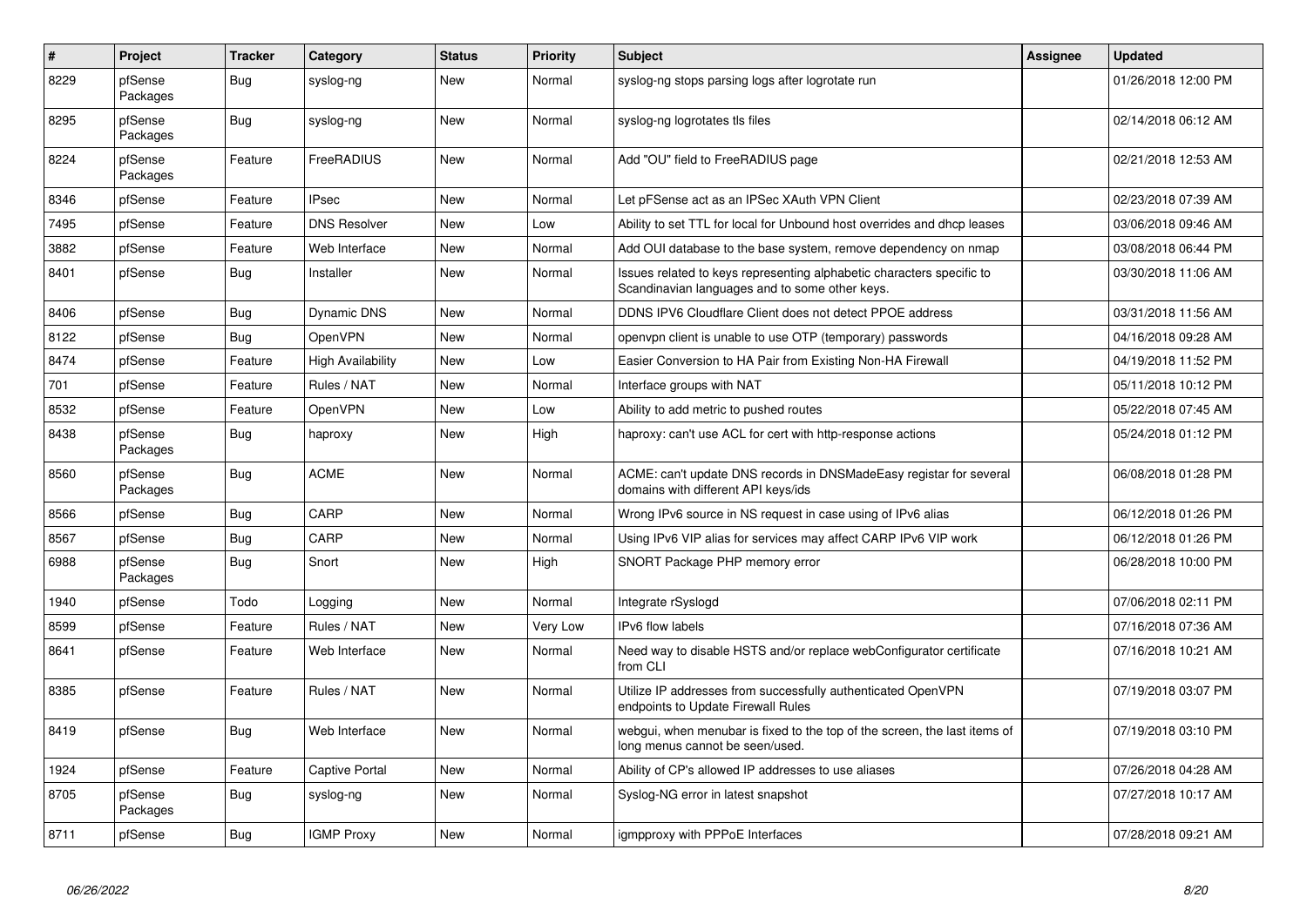| #    | Project             | <b>Tracker</b> | Category                            | <b>Status</b> | <b>Priority</b> | Subject                                                                                                                                 | <b>Assignee</b> | <b>Updated</b>      |
|------|---------------------|----------------|-------------------------------------|---------------|-----------------|-----------------------------------------------------------------------------------------------------------------------------------------|-----------------|---------------------|
| 8752 | pfSense<br>Packages | <b>Bug</b>     | squidguard                          | New           | Normal          | For SquidGuard in "Common ACL" menu "Target Rules List" "access"<br>option always stays with default value '---' for my Target category |                 | 08/06/2018 05:53 AM |
| 7553 | pfSense             | Bug            | Captive Portal                      | Confirmed     | Very Low        | Captive portal on a parent interface blocks traffic on VLAN interfaces too                                                              |                 | 08/19/2018 03:15 PM |
| 8836 | pfSense<br>Packages | Feature        | FreeRADIUS                          | <b>New</b>    | Normal          | Define Idap group vlan assignment in users file                                                                                         |                 | 08/26/2018 07:53 AM |
| 8879 | pfSense             | Feature        | DHCP (IPv4)                         | <b>New</b>    | Very Low        | DHCP options ADD force options                                                                                                          |                 | 09/07/2018 09:14 AM |
| 8902 | pfSense<br>Packages | <b>Bug</b>     | haproxy                             | New           | Normal          | HAproxy package not use custom DNS for lookup on apply new config                                                                       |                 | 09/16/2018 08:16 AM |
| 9025 | pfSense<br>Packages | <b>Bug</b>     | squidguard                          | New           | Normal          | SquidGard + Target categories                                                                                                           |                 | 10/08/2018 01:00 AM |
| 1136 | pfSense             | Feature        | Rules / NAT                         | <b>New</b>    | Normal          | Add logic to automatically avoid route-to for static route networks                                                                     |                 | 10/09/2018 05:11 AM |
| 8769 | pfSense<br>Packages | Feature        | FreeRADIUS                          | <b>New</b>    | Normal          | Allow FreeRADIUS users to change their own Passwords and Pins                                                                           |                 | 10/11/2018 11:34 AM |
| 9037 | pfSense             | Bug            | <b>DNS Resolver</b>                 | New           | Normal          | Unbound not logging to syslog after reboot                                                                                              |                 | 10/12/2018 05:09 AM |
| 8869 | pfSense<br>Packages | Feature        | haproxy                             | New           | Normal          | HAproxy should use RFC 7919 DH parameter files                                                                                          |                 | 10/17/2018 10:46 AM |
| 9063 | pfSense             | Feature        | Dynamic DNS                         | <b>New</b>    | Normal          | Allow dynamic DNS client entry to specify which Check IP service to use                                                                 |                 | 10/24/2018 11:53 AM |
| 9077 | pfSense<br>Packages | Feature        | haproxy                             | New           | Normal          | haproxy UI: Add seperator lines                                                                                                         |                 | 10/29/2018 06:06 AM |
| 9094 | pfSense             | Bug            | Hardware / Drivers                  | Assigned      | Normal          | MBT console settings are not forced to video console                                                                                    |                 | 11/07/2018 10:23 AM |
| 9143 | pfSense<br>Packages | <b>Bug</b>     | ntop                                | <b>New</b>    | Normal          | ntopng not displaying values in historical correctly                                                                                    |                 | 11/22/2018 07:24 AM |
| 9149 | pfSense             | <b>Bug</b>     | Package System                      | <b>New</b>    | Low             | Continued issues with /tmp and /var in RAM on 2.4                                                                                       |                 | 11/24/2018 11:56 AM |
| 8963 | pfSense             | <b>Bug</b>     | <b>Traffic Shaper</b><br>(Limiters) | New           | Normal          | 2.4.4 Limiters don't work after CARP fail-over                                                                                          |                 | 12/10/2018 06:40 AM |
| 9079 | pfSense<br>Packages | <b>Bug</b>     | ntop                                | New           | Normal          | High CPU usage of ntopng even during IDLE and no network traffic                                                                        |                 | 12/16/2018 02:40 PM |
| 9241 | pfSense             | <b>Bug</b>     | Interfaces                          | New           | Normal          | Ethernet link cycles up/down if "auto-negotiate" is explicitly selected in<br>interface configuration                                   |                 | 12/31/2018 08:36 PM |
| 9247 | pfSense<br>Packages | <b>Bug</b>     | haproxy                             | <b>New</b>    | Low             | HAProxy multiple server selection on stats pages doesn't work                                                                           |                 | 01/02/2019 04:44 PM |
| 9261 | pfSense<br>Packages | Bug            | haproxy                             | New           | Normal          | haproxy GUI failure                                                                                                                     |                 | 01/08/2019 12:41 PM |
| 7244 | pfSense             | Feature        | Developer Tools                     | New           | Normal          | Publish pfsense as a Vagrant Basebox                                                                                                    |                 | 01/29/2019 04:09 AM |
| 8232 | pfSense<br>Packages | Feature        | haproxy                             | New           | Normal          | different ssl options based on the sni name                                                                                             |                 | 01/30/2019 10:36 AM |
| 9299 | pfSense<br>Packages | Feature        | <b>ACME</b>                         | New           | Normal          | ACME package : Automate add/remove firewall rule for port forwarding                                                                    |                 | 01/30/2019 10:09 PM |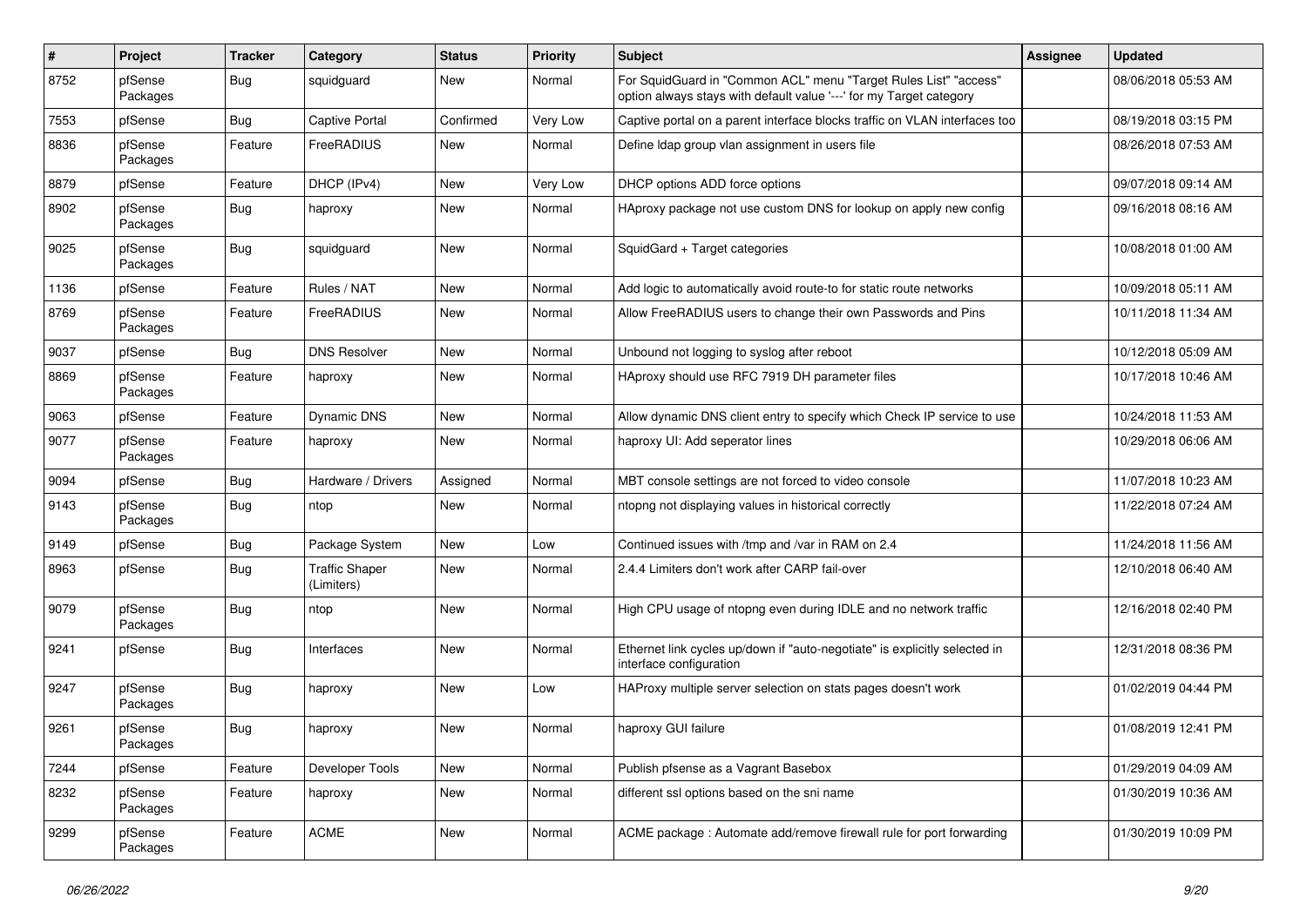| $\sharp$ | Project             | <b>Tracker</b> | Category                     | <b>Status</b> | <b>Priority</b> | <b>Subject</b>                                                                                          | <b>Assignee</b> | <b>Updated</b>      |
|----------|---------------------|----------------|------------------------------|---------------|-----------------|---------------------------------------------------------------------------------------------------------|-----------------|---------------------|
| 9337     | pfSense<br>Packages | Bug            | Telegraf                     | New           | Normal          | Telegraf ping input fails                                                                               |                 | 02/18/2019 10:40 AM |
| 9336     | pfSense             | Feature        | Notifications                | New           | Very Low        | Make Dynamic DNS update notification e-mail optional                                                    |                 | 02/18/2019 11:49 AM |
| 9138     | pfSense<br>Packages | Bug            | Telegraf                     | New           | Normal          | telegraf: add section for custom config lines                                                           |                 | 02/18/2019 03:36 PM |
| 9046     | pfSense<br>Packages | Feature        | Telegraf                     | New           | High            | telegraf feature request                                                                                |                 | 02/18/2019 03:38 PM |
| 8589     | pfSense<br>Packages | <b>Bug</b>     | FreeRADIUS                   | New           | Normal          | FreeRadius 0.15.5_2 ignoring tunnelled-reply=no                                                         |                 | 02/18/2019 03:40 PM |
| 8513     | pfSense<br>Packages | <b>Bug</b>     | FreeRADIUS                   | New           | High            | Freeradius 3.x Idap problem                                                                             |                 | 02/18/2019 05:22 PM |
| 8230     | pfSense<br>Packages | Feature        | Telegraf                     | New           | Normal          | telegraf automatic input plugins configuration for enabled pfsense<br>package                           |                 | 02/18/2019 05:23 PM |
| 8197     | pfSense<br>Packages | Bug            | <b>BIND</b>                  | New           | Normal          | BIND UI fails to properly update zone with inline DNSSEC signing<br>enabled                             |                 | 02/18/2019 05:23 PM |
| 7535     | pfSense<br>Packages | Feature        | Snort                        | New           | Normal          | Snort messages filling System / General. Should have its own log.                                       |                 | 02/18/2019 05:29 PM |
| 6861     | pfSense<br>Packages | <b>Bug</b>     | haproxy                      | New           | Normal          | Ha-Proxy duplicated backend used in place of original backend                                           |                 | 02/18/2019 05:30 PM |
| 6784     | pfSense<br>Packages | <b>Bug</b>     | haproxy                      | New           | Normal          | HAProxy version .48 will not use URL Table Alias for front end listener                                 |                 | 02/18/2019 05:32 PM |
| 5646     | pfSense<br>Packages | Feature        | Squid                        | New           | Normal          | Squid3 package Authentication Method: Kerberos/AD                                                       |                 | 02/18/2019 05:34 PM |
| 9338     | pfSense             | <b>Bug</b>     | <b>IGMP Proxy</b>            | New           | Normal          | igmpproxy ignoring downstream vlan interface                                                            |                 | 02/22/2019 03:48 AM |
| 9348     | pfSense<br>Packages | Bug            | <b>ACME</b>                  | New           | Normal          | Results of Acme certificate issuance/renewal are not properly formatted                                 |                 | 02/22/2019 12:08 PM |
| 9289     | pfSense<br>Packages | Feature        | Snort                        | New           | Normal          | Snort enable react                                                                                      |                 | 03/16/2019 09:04 PM |
| 3652     | pfSense             | Feature        | OpenVPN                      | New           | Normal          | OpenVPN - Dynamic IPv6 Tunnel Network                                                                   |                 | 03/20/2019 09:50 AM |
| 9436     | pfSense             | Feature        | <b>DNS Resolver</b>          | New           | Normal          | Unbound: enable dnstap support                                                                          |                 | 03/27/2019 07:54 PM |
| 9464     | pfSense             | Feature        | Interfaces                   | New           | Normal          | Marvell 6000 -- netgate hardware (e.g.: XG-7100, XG-3100) internal<br>switch LACP support               |                 | 04/08/2019 07:58 AM |
| 9485     | pfSense             | Bug            | User Manager /<br>Privileges | New           | Normal          | password match error on system_usermanager causes Group<br>membership to be reset.                      |                 | 04/26/2019 08:52 AM |
| 9504     | pfSense             | <b>Bug</b>     | Dynamic DNS                  | New           | Normal          | Multiple Dynamic DNS update notifications for the same interface, not<br>differentiated by the hostname |                 | 05/07/2019 07:46 AM |
| 9568     | pfSense<br>Packages | <b>Bug</b>     | Squid                        | New           | Normal          | UFSSwapDir::openLog: Failed to open swap log.                                                           |                 | 05/29/2019 09:18 PM |
| 9574     | pfSense             | Feature        | Package System               | New           | Normal          | Show changelog at package upgrade                                                                       |                 | 06/02/2019 04:35 AM |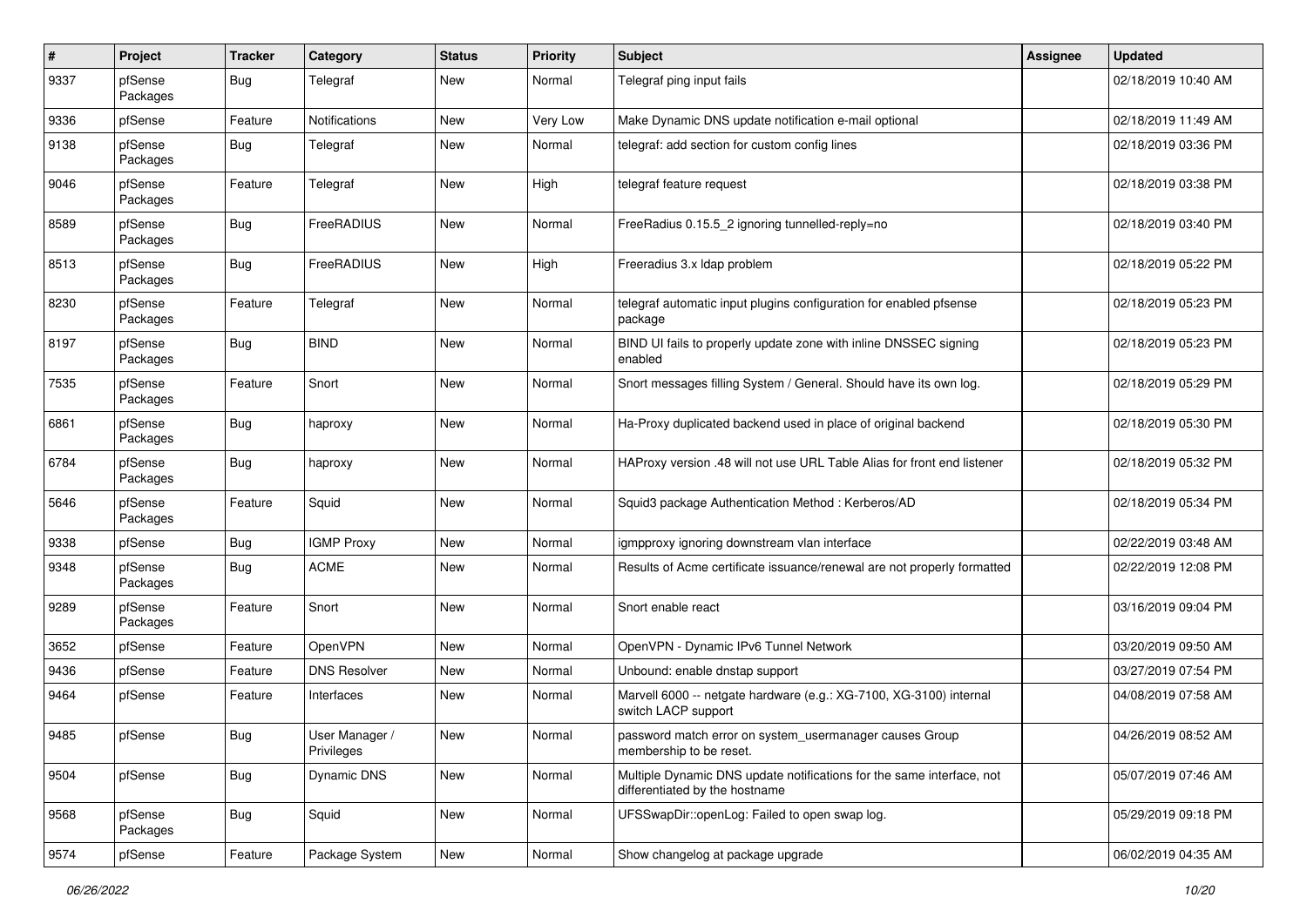| $\pmb{\#}$ | Project             | <b>Tracker</b> | Category                                        | <b>Status</b> | <b>Priority</b> | <b>Subject</b>                                                                                                                  | <b>Assignee</b> | <b>Updated</b>      |
|------------|---------------------|----------------|-------------------------------------------------|---------------|-----------------|---------------------------------------------------------------------------------------------------------------------------------|-----------------|---------------------|
| 9599       | pfSense<br>Packages | Feature        | haproxy                                         | New           | Normal          | Support for "peers" in HAproxy                                                                                                  |                 | 06/25/2019 01:47 AM |
| 8982       | pfSense<br>Packages | Feature        | haproxy                                         | New           | Normal          | HAproxy ACL support for map in configuration UI                                                                                 |                 | 06/25/2019 01:49 AM |
| 9621       | pfSense             | Feature        | User Manager /<br>Privileges                    | New           | Normal          | More convenient deletion of single user privileges                                                                              |                 | 07/09/2019 03:09 AM |
| 9648       | pfSense<br>Packages | Feature        | haproxy                                         | New           | Very Low        | Multiple node Sync HAProxy configuration to backup CARP members<br>via XMLRPC.                                                  |                 | 07/25/2019 10:04 AM |
| 9650       | pfSense             | <b>Bug</b>     | Gateways                                        | New           | Normal          | IPv6 connection drops (ir-)regular on Kabelvodafone (German cable<br>ISP)                                                       |                 | 07/27/2019 07:14 AM |
| 9664       | pfSense             | <b>Bug</b>     | Dynamic DNS                                     | New           | Normal          | DynDNS and Dual-wan problem with CloudFlare (works with No-Ip)                                                                  |                 | 08/03/2019 10:00 AM |
| 7449       | pfSense<br>Packages | Feature        | OpenVPN Client<br>Export                        | New           | Normal          | feature request for openypn-client-export package, add the support for<br>openvpn up and down script, for mapping network drive |                 | 08/06/2019 05:06 PM |
| 9085       | pfSense<br>Packages | Feature        | OpenVPN Client<br>Export                        | New           | Low             | OpenVPN connect/disconnect scripts                                                                                              |                 | 08/13/2019 09:15 AM |
| 9677       | pfSense             | <b>Bug</b>     | Dashboard                                       | New           | Normal          | Dashboard hangs when widget needs data from a remote host which is<br>down                                                      |                 | 08/13/2019 09:15 AM |
| 7857       | pfSense             | <b>Bug</b>     | Dashboard                                       | New           | Very Low        | Interfaces Widget U/I fails to wrap IPV6 addresses when the string is too<br>wide for the widget                                |                 | 08/13/2019 09:15 AM |
| 9229       | pfSense<br>Packages | <b>Bug</b>     | Tinc                                            | New           | Normal          | Tinc package: no way of specifying multiple critical configuration<br>parameters from web interface                             |                 | 08/13/2019 09:25 AM |
| 8909       | pfSense<br>Packages | <b>Bug</b>     | Tinc                                            | New           | Normal          | tinc package makes /rc.newwanip looping forever                                                                                 |                 | 08/13/2019 09:25 AM |
| 8146       | pfSense<br>Packages | Feature        | <b>BIND</b>                                     | New           | Normal          | Zone Domain Records more powerfull for BIND Zones                                                                               |                 | 08/13/2019 09:39 AM |
| 8099       | pfSense<br>Packages | Feature        | Telegraf                                        | New           | Normal          | Add more configuration flexibility to Telegraf                                                                                  |                 | 08/13/2019 09:39 AM |
| 7799       | pfSense             | Feature        | Rules / NAT                                     | New           | Normal          | Make an ajax call to toggle logging by clicking on the logging icon next<br>to a rule                                           |                 | 08/13/2019 09:40 AM |
| 7737       | pfSense             | <b>Bug</b>     | IPv6 Router<br><b>Advertisements</b><br>(RADVD) | New           | Normal          | radvd error message                                                                                                             |                 | 08/13/2019 09:41 AM |
| 7602       | pfSense             | Feature        | <b>Operating System</b>                         | New           | Normal          | Auto-Create bootable USB for recovery                                                                                           |                 | 08/13/2019 09:50 AM |
| 4928       | pfSense<br>Packages | Feature        | squidguard                                      | New           | Normal          | Surftool - New Package to turn squidguard groups(/acls) on or off                                                               |                 | 08/13/2019 09:57 AM |
| 6789       | pfSense<br>Packages | Feature        | Squid                                           | New           | Normal          | disgest Idap auth                                                                                                               |                 | 08/13/2019 09:57 AM |
| 8517       | pfSense<br>Packages | Feature        | New Package<br>Request                          | New           | Normal          | OpenConnect client                                                                                                              |                 | 08/13/2019 10:01 AM |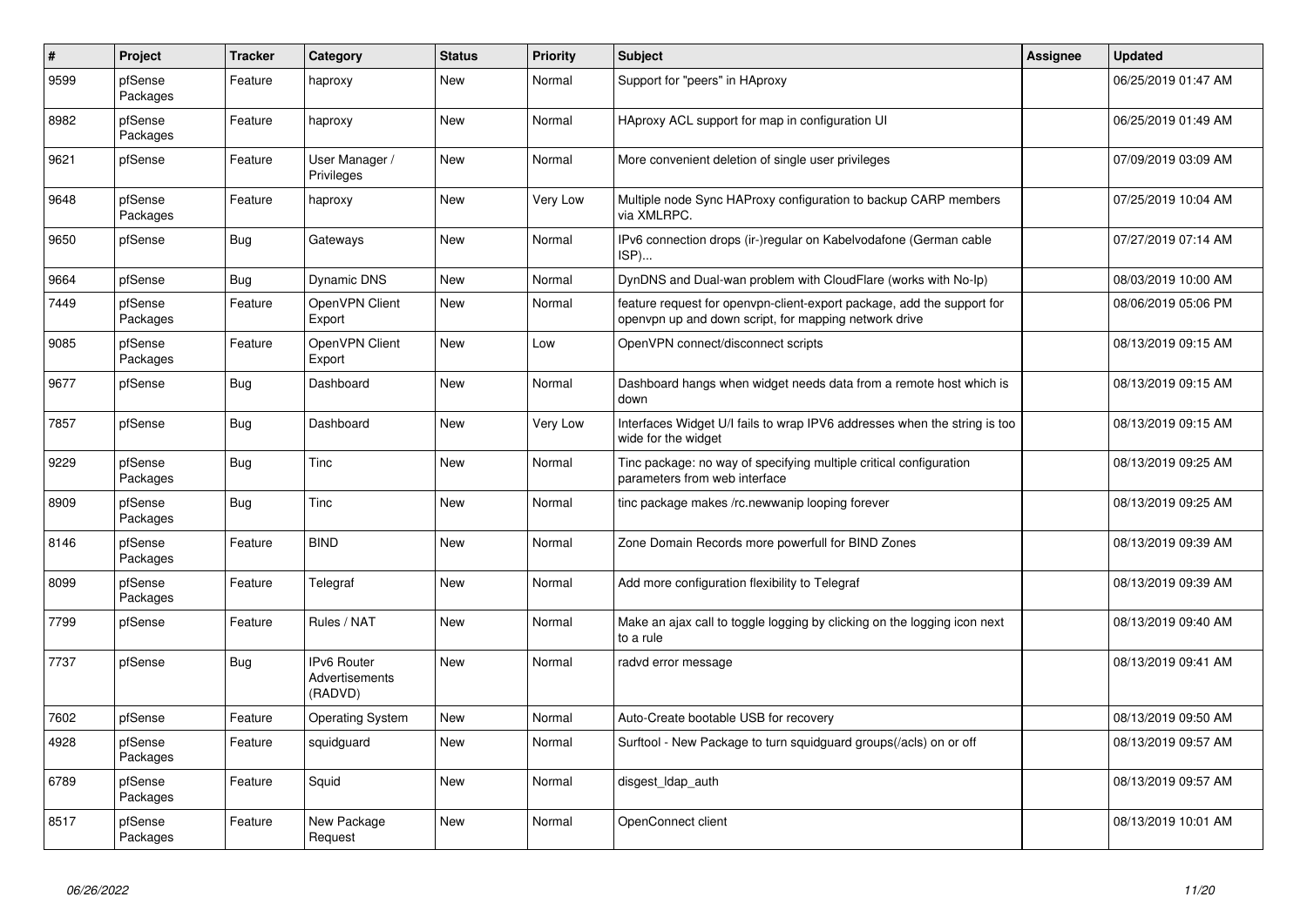| $\sharp$ | Project             | <b>Tracker</b> | Category                                 | <b>Status</b> | <b>Priority</b> | Subject                                                                                          | Assignee | <b>Updated</b>      |
|----------|---------------------|----------------|------------------------------------------|---------------|-----------------|--------------------------------------------------------------------------------------------------|----------|---------------------|
| 3424     | pfSense<br>Packages | Feature        | New Package<br>Request                   | New           | Normal          | SCEP server                                                                                      |          | 08/13/2019 10:02 AM |
| 8251     | pfSense<br>Packages | <b>Bug</b>     | FreeRADIUS                               | Feedback      | Normal          | Captiveportal + FreeRadius "Last activity" resets to Session start                               |          | 08/13/2019 11:10 AM |
| 3889     | pfSense             | <b>Bug</b>     | <b>XML Parser</b>                        | Confirmed     | Low             | Non relevant changes in config.xml                                                               |          | 08/13/2019 12:23 PM |
| 385      | pfSense             | Feature        | Captive Portal                           | <b>New</b>    | Normal          | Reverse captive portal                                                                           |          | 08/13/2019 12:23 PM |
| 2771     | pfSense             | Feature        | Rules / NAT                              | <b>New</b>    | Normal          | Add packet tracing simulator                                                                     |          | 08/13/2019 12:24 PM |
| 2024     | pfSense             | Feature        | Package System                           | New           | Normal          | RRD Graphs for packages                                                                          |          | 08/13/2019 12:24 PM |
| 1890     | pfSense             | <b>Bug</b>     | Translations                             | <b>New</b>    | Normal          | No gettext support in console scripts                                                            |          | 08/13/2019 12:24 PM |
| 6029     | pfSense             | Bug            | <b>XML Parser</b>                        | <b>New</b>    | Normal          | Unhelpful error messages in xmlparse*.inc and generally                                          |          | 08/13/2019 12:52 PM |
| 5902     | pfSense             | Todo           | Configuration<br>Backend                 | New           | Normal          | Use a common place for default values                                                            |          | 08/13/2019 12:53 PM |
| 4707     | pfSense             | Feature        | Rules / NAT                              | <b>New</b>    | Normal          | Can't override block port 0 rules in filter.inc                                                  |          | 08/13/2019 12:53 PM |
| 5080     | pfSense             | Feature        | DHCP (IPv4)                              | New           | Normal          | Settings tab under Services>DHCP Server                                                          |          | 08/13/2019 12:53 PM |
| 4472     | pfSense             | Feature        | Build / Release                          | New           | Normal          | Cryptographically sign every (sub-)release                                                       |          | 08/13/2019 12:53 PM |
| 6539     | pfSense             | Feature        | Rules / NAT                              | New           | Normal          | ICMPv6 filtering requires multiple rules - no range support                                      |          | 08/13/2019 01:23 PM |
| 6501     | pfSense             | Todo           | Web Interface                            | <b>New</b>    | Normal          | Tightening up subnet expansion                                                                   |          | 08/13/2019 01:23 PM |
| 6470     | pfSense<br>Packages | Feature        | New Package<br>Request                   | <b>New</b>    | Normal          | CloudFlare Integration Module                                                                    |          | 08/13/2019 01:23 PM |
| 6469     | pfSense             | Feature        | Console Menu                             | New           | Normal          | Improve help + self documentation in console PHP shell                                           |          | 08/13/2019 01:23 PM |
| 6430     | pfSense             | Bug            | <b>DNS Resolver</b>                      | Confirmed     | Low             | pfsense should sanity-check hostnames when copying from<br>dhcpd.leases to /etc/hosts            |          | 08/13/2019 01:23 PM |
| 6412     | pfSense             | Feature        | <b>Operating System</b>                  | New           | Normal          | Add includedir directive for /var/etc/xinet.d to xinetd configuration                            |          | 08/13/2019 01:23 PM |
| 6398     | pfSense             | Bug            | Configuration<br>Backend                 | New           | Normal          | If config cannot be loaded due to corruption or bug, it isn't handled<br>gracefully (just stops) |          | 08/13/2019 01:23 PM |
| 5652     | pfSense             | Bug            | Authentication                           | <b>New</b>    | Normal          | Radius IETF Class Group Assignment - Incorrect Standard                                          |          | 08/13/2019 01:39 PM |
| 6615     | pfSense             | Feature        | DHCP (IPv4)                              | New           | Normal          | new DHCP server option                                                                           |          | 08/13/2019 01:39 PM |
| 6604     | pfSense             | Feature        | <b>NTPD</b>                              | New           | Normal          | Allow NTP server list to be overridden by DHCP/PPP                                               |          | 08/13/2019 01:39 PM |
| 6555     | pfSense<br>Packages | Feature        | New Package<br>Request                   | New           | Normal          | Support IEEE 1588                                                                                |          | 08/13/2019 01:40 PM |
| 6554     | pfSense             | Feature        | <b>NTPD</b>                              | New           | Normal          | Reintroduce NTP mode7 for IEEE 1588 PTPd interop                                                 |          | 08/13/2019 01:40 PM |
| 6332     | pfSense             | Todo           | Web Interface                            | New           | Normal          | Upgrade encryption options to cover current range of recommendations                             |          | 08/13/2019 02:34 PM |
| 6816     | pfSense             | Feature        | IPv6 Router<br>Advertisements<br>(RADVD) | New           | Normal          | Status and/or Diagnostics page for radvd                                                         |          | 08/13/2019 02:35 PM |
| 6796     | pfSense             | Feature        | Interfaces                               | New           | Normal          | Allow hostnames as GRE and GIF endpoints                                                         |          | 08/13/2019 02:35 PM |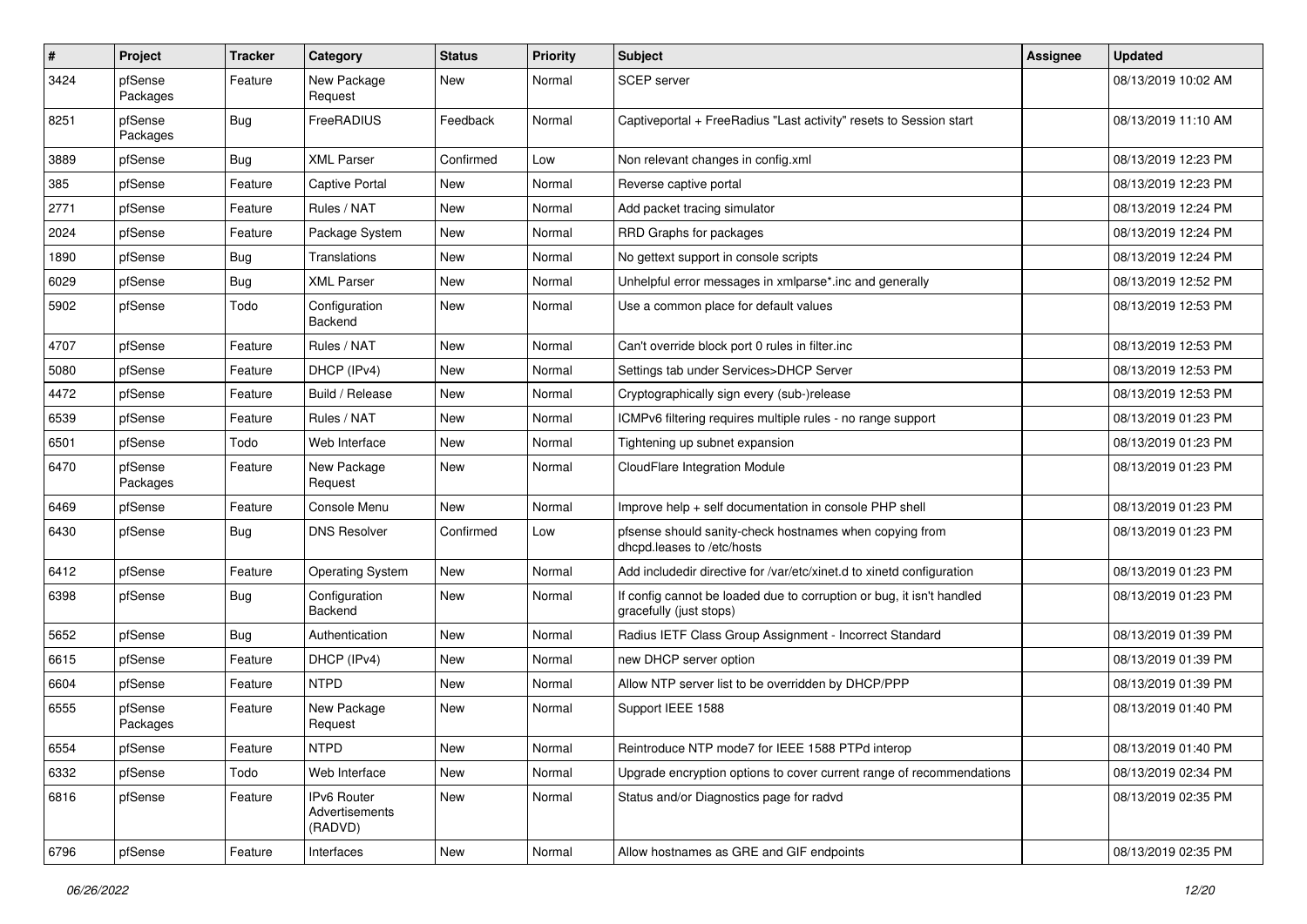| #    | Project | <b>Tracker</b> | Category                                 | <b>Status</b> | <b>Priority</b> | <b>Subject</b>                                                                            | Assignee | <b>Updated</b>      |
|------|---------|----------------|------------------------------------------|---------------|-----------------|-------------------------------------------------------------------------------------------|----------|---------------------|
| 7030 | pfSense | Feature        | Multi-WAN                                | New           | Very Low        | New Feature Load Balance Per Amount Of GB                                                 |          | 08/13/2019 02:56 PM |
| 6977 | pfSense | <b>Bug</b>     | Interfaces                               | New           | Normal          | VLAN traffic is erroneously counted as underlying iface (untagged) traffic                |          | 08/13/2019 02:56 PM |
| 5619 | pfSense | Feature        | <b>Operating System</b>                  | New           | Normal          | Curl with ARES support                                                                    |          | 08/13/2019 02:56 PM |
| 7385 | pfSense | Todo           | Web Interface                            | New           | Normal          | Sanitize PHP includes                                                                     |          | 08/13/2019 03:22 PM |
| 6541 | pfSense | <b>Bug</b>     | IPv6 Router<br>Advertisements<br>(RADVD) | New           | Normal          | IPv6 RAs always include on-link prefix; clients may not use DHCPv6<br>managed addresses   |          | 08/13/2019 03:23 PM |
| 7738 | pfSense | Feature        | <b>IPsec</b>                             | New           | Normal          | Highlight which IPSec (or other VPN) crypto modes are<br>hardware-accelerated in the UI   |          | 08/13/2019 03:46 PM |
| 7430 | pfSense | <b>Bug</b>     | Interfaces                               | <b>New</b>    | Normal          | pfsense-utils.inc - where is ipaddr configured() should account for<br>loopback interface |          | 08/13/2019 03:48 PM |
| 7761 | pfSense | Feature        | Rules / NAT                              | New           | Normal          | Add a way to match on IPv6 proto=0 (hop-by-hop header extension)                          |          | 08/13/2019 03:49 PM |
| 7800 | pfSense | Feature        | Logging                                  | <b>New</b>    | Normal          | Add option for state logging                                                              |          | 08/13/2019 03:51 PM |
| 7812 | pfSense | Feature        | Web Interface                            | <b>New</b>    | Normal          | ZFS handling of autopreplace                                                              |          | 08/13/2019 03:53 PM |
| 8036 | pfSense | Feature        | <b>IPsec</b>                             | New           | Normal          | Want to run multiple Mobile Client IKEv2 server instances                                 |          | 08/14/2019 09:31 AM |
| 7881 | pfSense | Feature        | OpenVPN                                  | New           | Normal          | OpenVPN client - add support for multiple server entries                                  |          | 08/14/2019 09:32 AM |
| 7541 | pfSense | Feature        | Installer                                | <b>New</b>    | Normal          | ZFS Install, add hot spare option                                                         |          | 08/14/2019 09:32 AM |
| 8177 | pfSense | <b>Bug</b>     | Package System                           | New           | Normal          | /xsl/package.xsl" is referenced in package XML files but not on the<br>firewall           |          | 08/14/2019 09:56 AM |
| 7289 | pfSense | Bug            | Certificates                             | New           | Low             | Generating 4096bit Certificate                                                            |          | 08/14/2019 09:56 AM |
| 8372 | pfSense | Feature        | Logging                                  | New           | Normal          | add gui setting to adjust refresh rate for dynamic firewall logs                          |          | 08/14/2019 10:31 AM |
| 8526 | pfSense | <b>Bug</b>     | Interfaces                               | New           | Normal          | DHCP client ignores server replies when 802.1g tagging is used                            |          | 08/14/2019 10:52 AM |
| 8458 | pfSense | Feature        | Dashboard                                | New           | Low             | Allow reordering of interface widget                                                      |          | 08/14/2019 10:52 AM |
| 8076 | pfSense | Bug            | Backup / Restore                         | New           | Normal          | User can easily apply an unusable interface configuration after restore                   |          | 08/14/2019 10:52 AM |
| 8435 | pfSense | <b>Bug</b>     | Interfaces                               | New           | Normal          | DHCPv6 unusable in certain circumstances (US AT&T Fiber, etc.)                            |          | 08/14/2019 10:52 AM |
| 8929 | pfSense | Feature        | Web Interface                            | New           | Normal          | Scroll bar css dark theme                                                                 |          | 08/14/2019 12:16 PM |
| 8743 | pfSense | Todo           | Gateways                                 | New           | Low             | Gateway Groups page should list gateways in tier order                                    |          | 08/14/2019 12:16 PM |
| 9087 | pfSense | Bug            | <b>Traffic Graphs</b>                    | New           | Normal          | Traffic Graph Widget Legend Not Updating                                                  |          | 08/14/2019 12:38 PM |
| 9060 | pfSense | Feature        | Logging                                  | <b>New</b>    | Normal          | add rule name filtering field for firewall log viewer                                     |          | 08/14/2019 12:38 PM |
| 9035 | pfSense | <b>Bug</b>     | Rules / NAT                              | New           | Normal          | Inactive Interfaces are Hidden in Firewall Rules                                          |          | 08/14/2019 12:39 PM |
| 9222 | pfSense | Feature        | Authentication                           | New           | Normal          | Add sshguard log when release an IP                                                       |          | 08/14/2019 01:00 PM |
| 9167 | pfSense | <b>Bug</b>     | Rules / NAT                              | New           | Normal          | Some Important ICMPv6 Traffic Not Allowed by Default Rules                                |          | 08/14/2019 01:00 PM |
| 9343 | pfSense | Bug            | DHCP (IPv4)                              | New           | Normal          | diag arp.php times out with large DHCPD leases table                                      |          | 08/14/2019 01:19 PM |
| 9288 | pfSense | Feature        | Authentication                           | New           | Normal          | SSHGuard add pfSense signature in standard                                                |          | 08/14/2019 01:19 PM |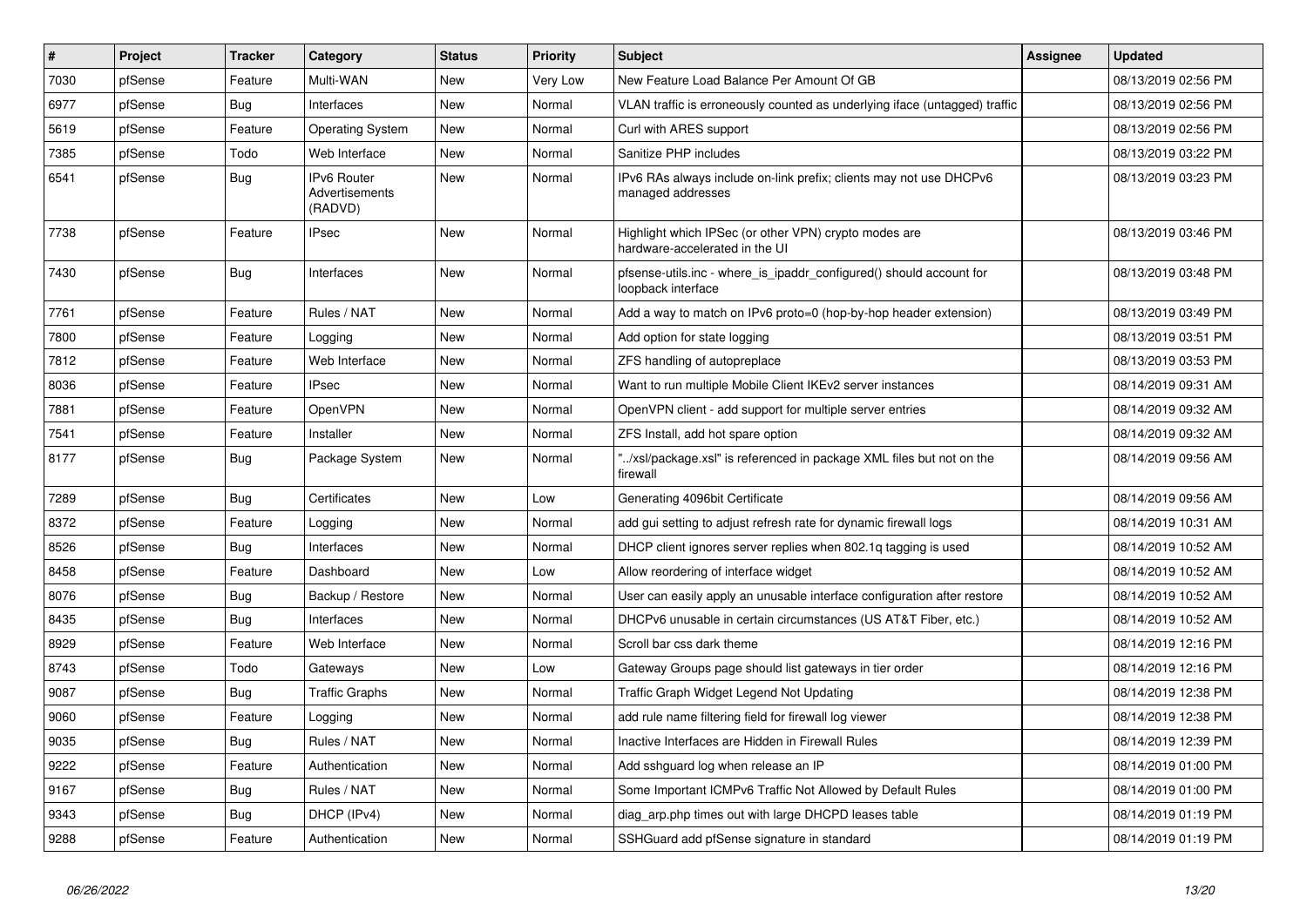| #    | Project             | <b>Tracker</b> | Category                 | <b>Status</b> | <b>Priority</b> | <b>Subject</b>                                                                                                                     | Assignee | <b>Updated</b>      |
|------|---------------------|----------------|--------------------------|---------------|-----------------|------------------------------------------------------------------------------------------------------------------------------------|----------|---------------------|
| 9486 | pfSense<br>Packages | Bug            | softflowd                | New           | Very Low        | ifindex values used for softflowd are incorrect                                                                                    |          | 08/14/2019 02:30 PM |
| 9591 | pfSense             | Feature        | Rules / NAT              | New           | Normal          | Add under firewall rules a search box                                                                                              |          | 08/14/2019 02:39 PM |
| 9585 | pfSense             | Bug            | Interfaces               | New           | Normal          | 6RD: Unable to reach hosts on within same 6rd-domain                                                                               |          | 08/14/2019 02:39 PM |
| 9575 | pfSense             | Feature        | DHCP (IPv6)              | <b>New</b>    | Very Low        | RFC 7078 - Distributing Address Selection Policy Using DHCPv6                                                                      |          | 08/14/2019 02:39 PM |
| 9293 | pfSense             | Feature        | Web Interface            | New           | Low             | Provide WebUI message (banner) prior to login                                                                                      |          | 08/14/2019 02:39 PM |
| 9627 | pfSense             | Feature        | Captive Portal           | New           | Normal          | Captive Portal only shows authenticated users                                                                                      |          | 08/14/2019 02:48 PM |
| 4681 | pfSense             | Feature        | Backup / Restore         | New           | Normal          | AutoConfigBackup make a way to easily download a saved backup                                                                      |          | 08/16/2019 12:46 PM |
| 7757 | pfSense             | Bug            | Backup / Restore         | New           | Normal          | Auto Config Backup fails to upload unless Default Gateway is up                                                                    |          | 08/16/2019 12:47 PM |
| 8500 | pfSense             | <b>Bug</b>     | Dynamic DNS              | New           | Low             | Incorrect categorization of status/info messages from phpDynDNS                                                                    |          | 08/16/2019 12:50 PM |
| 8031 | pfSense<br>Packages | Feature        | FreeRADIUS               | New           | Normal          | FreeRADIUS copy entry function                                                                                                     |          | 08/16/2019 01:01 PM |
| 7686 | pfSense<br>Packages | Feature        | haproxy                  | New           | Normal          | Add option in HAProxy to configure SSL defaults based on the Mozilla<br><b>SSL Configuration Generator</b>                         |          | 08/16/2019 01:09 PM |
| 2774 | pfSense             | Feature        | DHCP (IPv4)              | <b>New</b>    | Normal          | Extend DHCP Pools code to allow using different subnets                                                                            |          | 08/19/2019 10:27 AM |
| 2323 | pfSense             | Feature        | DHCP (IPv4)              | New           | Low             | GUI doesn't allow to configure DHCP server to serve IP addresses<br>belonging to subnets wich are not associated with an interface |          | 08/19/2019 10:27 AM |
| 7964 | pfSense             | <b>Bug</b>     | Multi-WAN                | New           | Normal          | Restart openvpn on gateway switching                                                                                               |          | 08/19/2019 12:35 PM |
| 6845 | pfSense             | Feature        | Interfaces               | New           | Normal          | DHCP / DHCPv6 WAN client status page                                                                                               |          | 08/19/2019 12:37 PM |
| 7720 | pfSense             | Feature        | Hardware / Drivers       | New           | Normal          | Add general watchdog kernel modules (like ichwd) and watchdogd<br>support in the GUI.                                              |          | 08/19/2019 01:20 PM |
| 9495 | pfSense<br>Packages | <b>Bug</b>     | AWS VPC                  | New           | Normal          | AWS VPC VPN wizard produces incorrect config (SHA256 should be<br>SHA <sub>1</sub> )                                               |          | 08/19/2019 02:45 PM |
| 7683 | pfSense<br>Packages | Feature        | New Package<br>Request   | New           | Low             | Splunk Universal Forwarder Package                                                                                                 |          | 08/19/2019 02:54 PM |
| 9038 | pfSense             | Feature        | Logging                  | <b>New</b>    | Normal          | Live view of any log file                                                                                                          |          | 08/19/2019 02:55 PM |
| 9140 | pfSense             | Bug            | Logging                  | New           | Very Low        | Unexpected rule can be displayed when looking up filter log entry with<br>multiple matching rules                                  |          | 08/19/2019 02:56 PM |
| 7286 | pfSense             | Bug            | OpenVPN                  | Incomplete    | Normal          | OpenVPN client is unreliable when you have multiple tunnels                                                                        |          | 08/19/2019 03:28 PM |
| 7699 | pfSense<br>Packages | Feature        | OpenVPN Client<br>Export | New           | Normal          | OpenVPN Client Export - Default Gateway                                                                                            |          | 08/19/2019 03:32 PM |
| 7902 | pfSense<br>Packages | Feature        | OpenVPN Client<br>Export | New           | Low             | allow vpn client export of other to be a blank field                                                                               |          | 08/19/2019 03:33 PM |
| 9690 | pfSense             | Bug            | Interfaces               | New           | Normal          | Ethernet flow control should be disabled by default                                                                                |          | 08/19/2019 06:45 PM |
| 6574 | pfSense             | Feature        | Hardware / Drivers       | New           | Normal          | Support USB RNDIS network interfaces                                                                                               |          | 08/20/2019 08:46 AM |
| 4914 | pfSense             | Feature        | Diagnostics              | New           | Low             | <b>Packet Capture Settings</b>                                                                                                     |          | 08/20/2019 08:51 AM |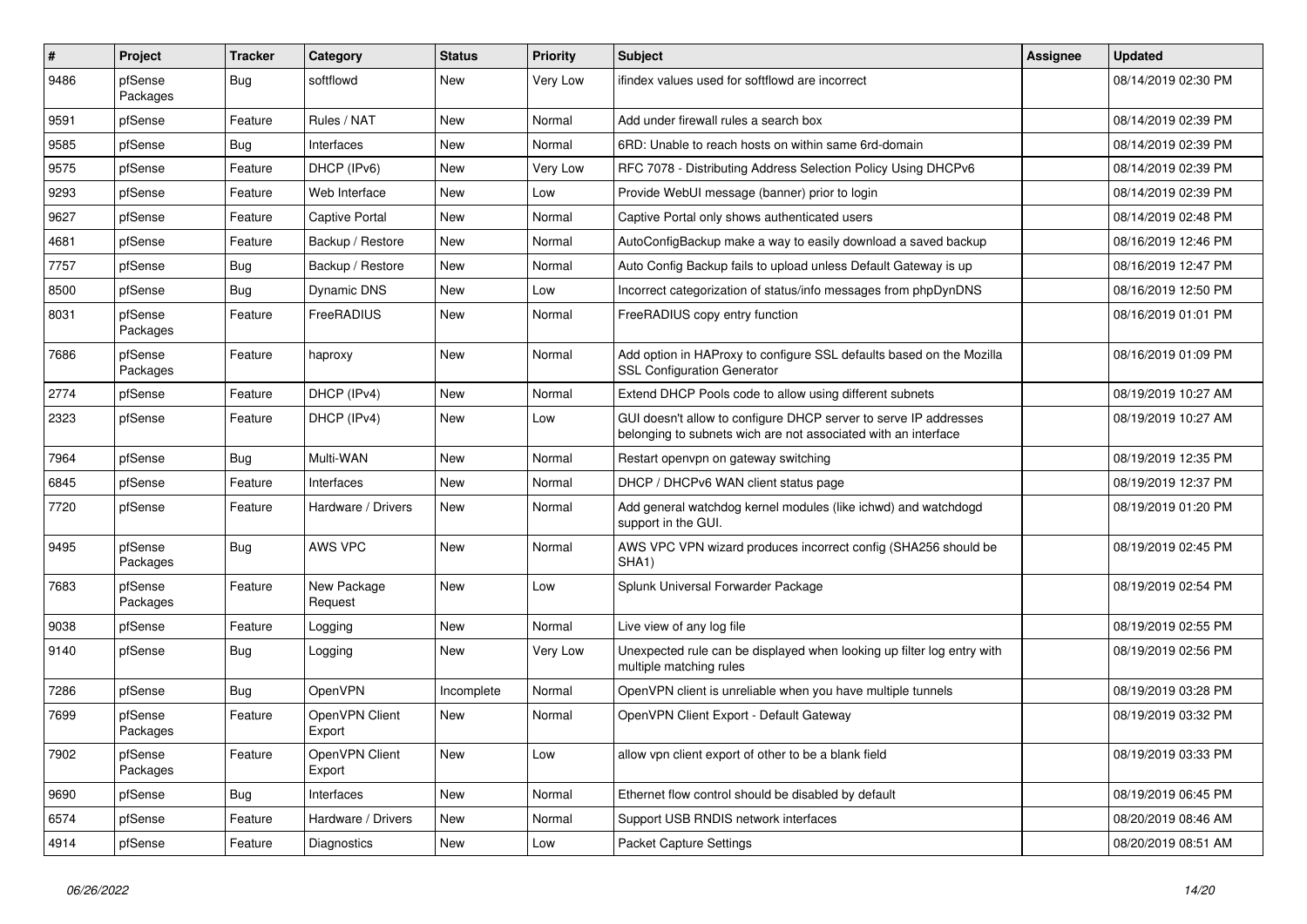| $\sharp$ | Project             | <b>Tracker</b> | Category                                        | <b>Status</b> | <b>Priority</b> | <b>Subject</b>                                                                                     | <b>Assignee</b> | <b>Updated</b>      |
|----------|---------------------|----------------|-------------------------------------------------|---------------|-----------------|----------------------------------------------------------------------------------------------------|-----------------|---------------------|
| 7414     | pfSense<br>Packages | Feature        | Snort                                           | New           | Normal          | snort needs automated refresh on ip change                                                         |                 | 08/20/2019 08:55 AM |
| 9662     | pfSense<br>Packages | Bug            | pfBlockerNG                                     | <b>New</b>    | Normal          | PfblockerNG do not update after pfsense reboot and wait for next cron<br>task                      |                 | 08/20/2019 09:00 AM |
| 8279     | pfSense<br>Packages | Feature        | pfBlockerNG                                     | <b>New</b>    | Normal          | Consider adding a new option to the Rule Order                                                     |                 | 08/20/2019 09:00 AM |
| 9192     | pfSense             | Bug            | <b>PPP</b> Interfaces                           | <b>New</b>    | Normal          | PPPoE daemon selects wrong interface                                                               |                 | 08/20/2019 10:05 AM |
| 8804     | pfSense             | <b>Bug</b>     | PPP Interfaces                                  | New           | Normal          | Netgate SG-1000 PPPoE Keepalives not prioritized, internet drops                                   |                 | 08/20/2019 10:06 AM |
| 8512     | pfSense             | <b>Bug</b>     | PPP Interfaces                                  | New           | Normal          | PPPoE reconnect fails after interface flap                                                         |                 | 08/20/2019 10:06 AM |
| 1833     | pfSense             | Feature        | PPTP                                            | <b>New</b>    | Normal          | PPTP type WAN IPv6 support                                                                         |                 | 08/20/2019 10:12 AM |
| 3162     | pfSense             | Feature        | <b>PPP</b> Interfaces                           | New           | Low             | <b>MLPPP Status of connections</b>                                                                 |                 | 08/20/2019 10:20 AM |
| 4470     | pfSense             | Feature        | <b>IPv6 Router</b><br>Advertisements<br>(RADVD) | New           | Normal          | RA page in GUI                                                                                     |                 | 08/20/2019 12:20 PM |
| 7303     | pfSense             | Bug            | <b>IPv6 Router</b><br>Advertisements<br>(RADVD) | <b>New</b>    | Normal          | ipv6 connectivity lost on pfSense reboot                                                           |                 | 08/20/2019 12:23 PM |
| 1937     | pfSense             | Feature        | Rules / NAT                                     | <b>New</b>    | Normal          | Support for rule groupings                                                                         |                 | 08/20/2019 12:42 PM |
| 1947     | pfSense             | Feature        | Rules / NAT                                     | New           | Normal          | Option to kill all states when creating a block rule                                               |                 | 08/20/2019 01:09 PM |
| 7974     | pfSense             | Feature        | Dashboard                                       | New           | Normal          | <b>ZFS RAID Monitor Not available</b>                                                              |                 | 08/20/2019 01:34 PM |
| 8570     | pfSense             | Bug            | <b>XML Parser</b>                               | <b>New</b>    | Normal          | Empty (dn)shaper config gets populated with newline                                                |                 | 08/20/2019 02:45 PM |
| 4265     | pfSense             | Feature        | UPnP/NAT-PMP                                    | New           | Normal          | UPNP allow use of alias and schedule                                                               |                 | 08/20/2019 02:57 PM |
| 4997     | pfSense             | Feature        | Rules / NAT                                     | <b>New</b>    | Normal          | Add setting option to choose default log action for new firewall rules                             |                 | 08/20/2019 03:29 PM |
| 4456     | pfSense             | Feature        | Diagnostics                                     | New           | Normal          | Packet capture additional filtering options                                                        |                 | 08/20/2019 03:30 PM |
| 5567     | pfSense             | Feature        | Dashboard                                       | New           | Low             | CARP status widget does not update in real time                                                    |                 | 08/20/2019 03:33 PM |
| 2049     | pfSense             | Feature        | Rules / NAT                                     | <b>New</b>    | Normal          | Show Auto Generated Rules and Use them to turn features on/off when<br>applicable                  |                 | 08/20/2019 03:37 PM |
| 5556     | pfSense             | Feature        | Diagnostics                                     | New           | Normal          | No error when downloading non-existing file on Diagnostics/Execute                                 |                 | 08/20/2019 03:43 PM |
| 6602     | pfSense             | Feature        | User Manager /<br>Privileges                    | New           | Normal          | Config writes denied via "deny config write" permission should notify as<br>such                   |                 | 08/20/2019 03:43 PM |
| 6804     | pfSense             | Feature        | Diagnostics                                     | New           | Very Low        | Add row counter into Diagnostics -> Edit File                                                      |                 | 08/20/2019 03:44 PM |
| 1883     | pfSense             | Feature        | <b>Traffic Shaper</b><br>(Limiters)             | New           | Normal          | Diag > Limiter Info presentation enhancement                                                       |                 | 08/20/2019 03:46 PM |
| 7172     | pfSense             | <b>Bug</b>     | DHCP (IPv4)                                     | New           | Normal          | Sorting by hostname in Services > DHCP Server > LAN should be<br>"natural" (alphanumeric friendly) |                 | 08/20/2019 03:47 PM |
| 7181     | pfSense             | Feature        | Rules / NAT                                     | New           | Low             | Add Top and Add Bottom on Seperator                                                                |                 | 08/21/2019 08:55 AM |
| 6842     | pfSense             | Feature        | Package System                                  | New           | Low             | Package Manager progress bar should indicate overall progress                                      |                 | 08/21/2019 08:55 AM |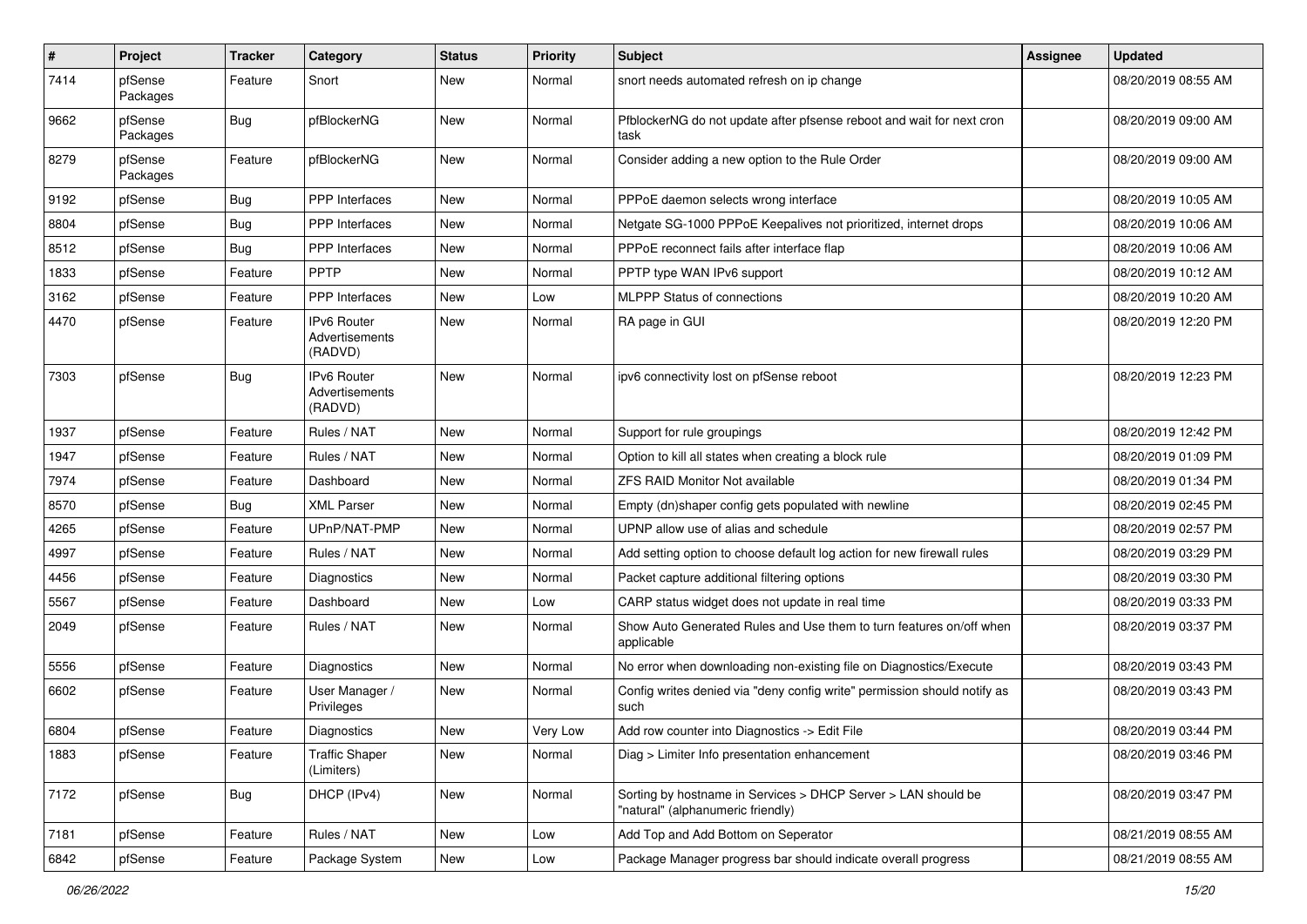| $\vert$ # | Project | <b>Tracker</b> | Category                     | <b>Status</b> | <b>Priority</b> | <b>Subject</b>                                                                                                   | <b>Assignee</b> | <b>Updated</b>      |
|-----------|---------|----------------|------------------------------|---------------|-----------------|------------------------------------------------------------------------------------------------------------------|-----------------|---------------------|
| 7373      | pfSense | <b>Bug</b>     | Rules / NAT                  | New           | Normal          | Firewall schedules GUI needs to be redone from scratch                                                           |                 | 08/21/2019 08:56 AM |
| 7418      | pfSense | Feature        | Dynamic DNS                  | <b>New</b>    | Normal          | Dynamic dns should be sorted interface name                                                                      |                 | 08/21/2019 08:58 AM |
| 7182      | pfSense | Feature        | Dashboard                    | New           | Normal          | Break up System Widget on the Dashboard                                                                          |                 | 08/21/2019 08:59 AM |
| 7788      | pfSense | Bug            | Dashboard                    | New           | Low             | Irregular updating of widgets like cpu/uptime on system widget.                                                  |                 | 08/21/2019 09:03 AM |
| 8095      | pfSense | <b>Bug</b>     | Translations                 | <b>New</b>    | Normal          | Unescaped simple quotes break JavaScript features when the French<br>translation is enabled                      |                 | 08/21/2019 09:06 AM |
| 7781      | pfSense | Feature        | Rules / NAT                  | <b>New</b>    | Normal          | Please Enable Rule Separators on Manual Outbound NAT                                                             |                 | 08/21/2019 09:07 AM |
| 8316      | pfSense | Feature        | Rules / NAT                  | New           | Low             | expiration date when creating new rules                                                                          |                 | 08/21/2019 09:11 AM |
| 8483      | pfSense | Feature        | Traffic Shaper (ALTQ)        | <b>New</b>    | Normal          | Allow user to choose order of Queues status                                                                      |                 | 08/21/2019 09:12 AM |
| 8558      | pfSense | Feature        | Web Interface                | <b>New</b>    | Normal          | Add more table sorting in various UI pages                                                                       |                 | 08/21/2019 09:14 AM |
| 7195      | pfSense | Bug            | Package System               | <b>New</b>    | Normal          | pkg_edit.php - <checkenablefields> tag has no effect on fields other<br/>than checkbox/input</checkenablefields> |                 | 08/21/2019 09:15 AM |
| 7082      | pfSense | <b>Bug</b>     | Package System               | <b>New</b>    | Normal          | pkg_edit.php - impossible to use default_value with rowhelperfield                                               |                 | 08/21/2019 09:15 AM |
| 8614      | pfSense | <b>Bug</b>     | DHCP (IPv4)                  | New           | Normal          | Cannot remove Additional BOOTP/DHCP Options                                                                      |                 | 08/21/2019 09:15 AM |
| 9101      | pfSense | Bug            | <b>Traffic Graphs</b>        | New           | Normal          | Traffic Graphs/Dashboard Slows Downloads Being Performed by the<br>Same Firefox Browser                          |                 | 08/21/2019 09:18 AM |
| 9253      | pfSense | Feature        | User Manager /<br>Privileges | <b>New</b>    | Normal          | RFE: True View-Only WebCFG options                                                                               |                 | 08/21/2019 09:21 AM |
| 8694      | pfSense | Feature        | Authentication               | New           | Very Low        | Client CA Auth for PFSense WebGui                                                                                |                 | 08/21/2019 09:25 AM |
| 3771      | pfSense | Bug            | DHCP (IPv4)                  | New           | Normal          | Webinterface and dhcpdcrashes with 500+ static leases                                                            |                 | 08/21/2019 09:26 AM |
| 7459      | pfSense | Feature        | Diagnostics                  | <b>New</b>    | Low             | "Refresh" button for Diagnostics/Tables display                                                                  |                 | 08/21/2019 09:27 AM |
| 7442      | pfSense | Feature        | Diagnostics                  | New           | Low             | Suggestions for Diagnostics / ARP Table and Diagnostics / NDP Table                                              |                 | 08/21/2019 09:27 AM |
| 1656      | pfSense | Feature        | Diagnostics                  | <b>New</b>    | Normal          | Teach pfctl to kill states by port number                                                                        |                 | 08/21/2019 09:55 AM |
| 4098      | pfSense | Feature        | Authentication               | New           | Normal          | Add option to force a password change on login                                                                   |                 | 08/21/2019 10:31 AM |
| 5825      | pfSense | Feature        | Authentication               | New           | Normal          | Allow EAP-RADIUS for authentication servers                                                                      |                 | 08/21/2019 10:32 AM |
| 8170      | pfSense | Feature        | <b>XMLRPC</b>                | <b>New</b>    | Normal          | XMLRPC Sync deletes entires on remote System                                                                     |                 | 08/21/2019 10:42 AM |
| 8243      | pfSense | Feature        | <b>XMLRPC</b>                | New           | Normal          | Sync dashboard settings over xmlrpc                                                                              |                 | 08/21/2019 10:42 AM |
| 7441      | pfSense | Feature        | DHCP (IPv4)                  | New           | Low             | Display start/end times for Static Mapping leases on DHCP<br>Leases/DHCPv6 Leases                                |                 | 08/21/2019 10:48 AM |
| 6283      | pfSense | Feature        | DHCP (IPv6)                  | New           | Normal          | Register DHCPv6 leases with DNS resolver                                                                         |                 | 08/21/2019 10:48 AM |
| 7563      | pfSense | Feature        | L <sub>2</sub> TP            | New           | Normal          | I2tp Suggestion: consider allowing IP/Subnet for the user.                                                       |                 | 08/21/2019 10:52 AM |
| 8233      | pfSense | <b>Bug</b>     | <b>NAT Reflection</b>        | New           | Very Low        | NAT reflection back to originating host broken when using FQDN-based<br>IP aliases                               |                 | 08/21/2019 10:53 AM |
| 3387      | pfSense | Feature        | Aliases / Tables             | New           | Normal          | process_alias_urItable Frequency                                                                                 |                 | 08/21/2019 11:01 AM |
| 4195      | pfSense | Feature        | Aliases / Tables             | New           | Low             | Aliases: sections                                                                                                |                 | 08/21/2019 11:01 AM |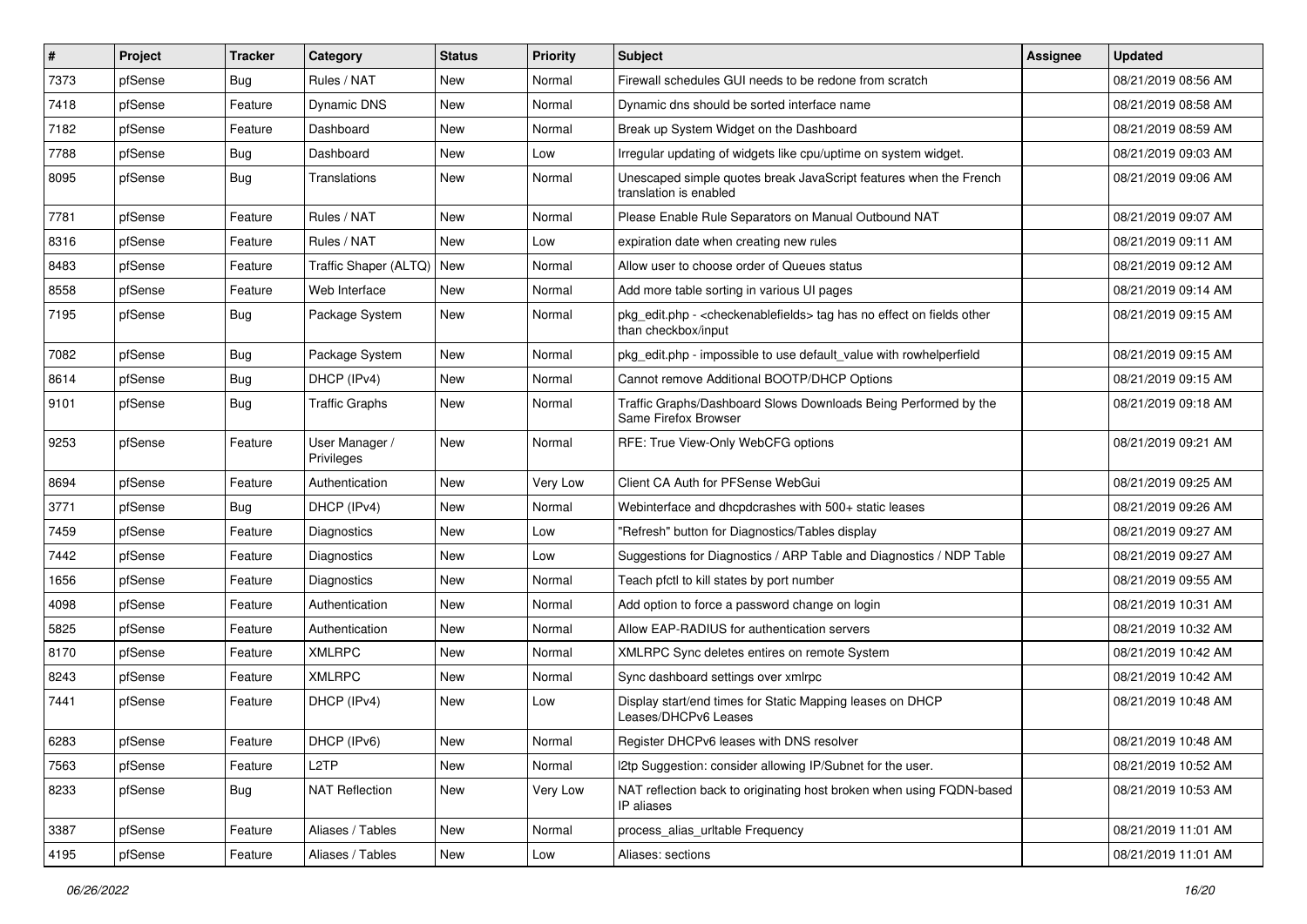| $\pmb{\#}$ | <b>Project</b>      | Tracker    | Category               | <b>Status</b> | <b>Priority</b> | <b>Subject</b>                                                                                       | Assignee | <b>Updated</b>      |
|------------|---------------------|------------|------------------------|---------------|-----------------|------------------------------------------------------------------------------------------------------|----------|---------------------|
| 5735       | pfSense             | Feature    | Aliases / Tables       | New           | Very Low        | Automaticaly add DHCP leases to alias list or make it readable in<br>selected fields                 |          | 08/21/2019 11:01 AM |
| 7665       | pfSense             | <b>Bug</b> | Aliases / Tables       | New           | Normal          | Host range validation for Aliases is not strict enough                                               |          | 08/21/2019 11:01 AM |
| 6207       | pfSense             | Feature    | Rules / NAT            | New           | Normal          | Please, add "THIS IF broadcast" Macro for use in firewall rules                                      |          | 08/21/2019 11:01 AM |
| 3288       | pfSense             | Feature    | Rules / NAT            | New           | Normal          | Macros for Interface Networks on Outbound NAT rule Source drop-down                                  |          | 08/21/2019 11:02 AM |
| 336        | pfSense             | Feature    | LAGG Interfaces        | New           | Normal          | Option to create lagg under assign interfaces                                                        |          | 08/21/2019 11:16 AM |
| 4499       | pfSense             | Feature    | <b>LAGG Interfaces</b> | New           | Normal          | pfSense LAGG interfaces; unable to set speed and duplex for member<br>interfaces.                    |          | 08/21/2019 11:16 AM |
| 9453       | pfSense             | <b>Bug</b> | <b>LAGG Interfaces</b> | New           | Normal          | VLAN Interfaces on LAGG get orphaned at boot                                                         |          | 08/21/2019 11:16 AM |
| 9183       | pfSense             | <b>Bug</b> | <b>LAGG Interfaces</b> | <b>New</b>    | Very Low        | OpenVPN Lagg Interface not working after restart or new start                                        |          | 08/21/2019 11:17 AM |
| 8335       | pfSense             | <b>Bug</b> | <b>LAGG Interfaces</b> | <b>New</b>    | Normal          | System hang with LACP downlink to UniFi switch                                                       |          | 08/21/2019 11:18 AM |
| 1388       | pfSense             | Feature    | Multi-WAN              | <b>New</b>    | Normal          | 3G outbound failover connection with auto dial-up and hang-up                                        |          | 08/21/2019 11:27 AM |
| 7977       | pfSense             | Bug        | Translations           | New           | Normal          | English text shown in stead of translated text (Routing - Gateway groups<br>edit)                    |          | 08/21/2019 11:28 AM |
| 8846       | pfSense             | <b>Bug</b> | Gateways               | <b>New</b>    | Low             | Misleading gateway error message adding/editing static routes using a<br>disabled interface          |          | 08/21/2019 11:29 AM |
| 9698       | pfSense             | Bug        | <b>RRD Graphs</b>      | New           | Normal          | Monitoring graphs do not retain state after auto-refresh                                             |          | 08/26/2019 02:09 AM |
| 7848       | pfSense             | <b>Bug</b> | Diagnostics            | New           | Low             | NDP Table Sort by Expiration Error                                                                   |          | 08/26/2019 02:56 PM |
| 4503       | pfSense<br>Packages | Feature    | New Package<br>Request | New           | Normal          | GNUGateKeeper H.323 Proxy Package                                                                    |          | 08/27/2019 02:54 AM |
| 9704       | pfSense<br>Packages | Feature    | FreeRADIUS             | New           | Normal          | Enable filter username                                                                               |          | 08/27/2019 12:07 PM |
| 9707       | pfSense<br>Packages | <b>Bug</b> | pfBlockerNG            | New           | Normal          | Some networks already existing in deny Feeds are not stopped even if<br>existing in custom deny list |          | 08/28/2019 10:03 AM |
| 753        | pfSense             | Feature    | OpenVPN                | New           | Normal          | Add OpenVPN foreign_option support                                                                   |          | 09/02/2019 10:38 AM |
| 9725       | pfSense<br>Packages | Feature    | <b>ACME</b>            | New           | Very Low        | Ability to use template variables in acme package                                                    |          | 09/04/2019 07:12 AM |
| 9724       | pfSense<br>Packages | <b>Bug</b> | pfBlockerNG            | New           | High            | pfblockerng-firewall-filter-service-will-not-start                                                   |          | 09/05/2019 06:32 AM |
| 9732       | pfSense             | Feature    | DHCP (IPv4)            | <b>New</b>    | Normal          | System UTC time offset in DHCP Option 2                                                              |          | 09/06/2019 08:39 PM |
| 9737       | pfSense             | Bug        | Traffic Graphs         | New           | Normal          | traffic-graphs.js shows incorrect units inside the chart                                             |          | 09/09/2019 06:35 AM |
| 895        | pfSense             | Feature    | <b>PPP</b> Interfaces  | New           | Very Low        | PPP subsystem MPPE/MPPC support                                                                      |          | 09/10/2019 04:24 PM |
| 9749       | pfSense<br>Packages | Feature    | Status_Monitoring      | <b>New</b>    | Normal          | 95th percentile missing for quality in monitoring                                                    |          | 09/12/2019 10:39 AM |
| 9755       | pfSense             | <b>Bug</b> | Package System         | New           | Very Low        | package description wrong link<br>https://www.freshports.org/security/openvpn-client-export          |          | 09/13/2019 07:22 AM |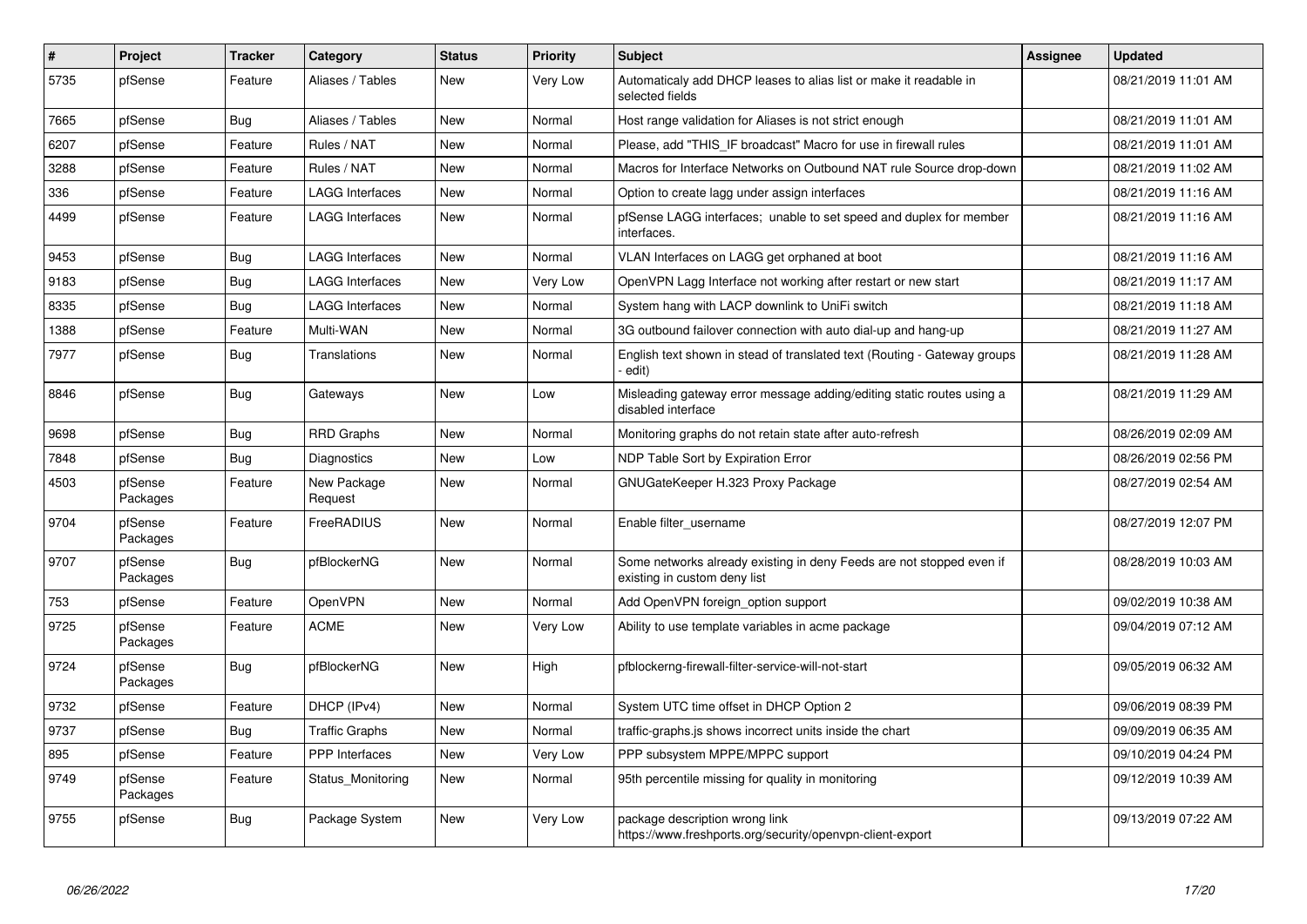| $\sharp$ | Project             | <b>Tracker</b> | Category               | <b>Status</b> | <b>Priority</b> | Subject                                                                                        | <b>Assignee</b> | <b>Updated</b>      |
|----------|---------------------|----------------|------------------------|---------------|-----------------|------------------------------------------------------------------------------------------------|-----------------|---------------------|
| 9775     | pfSense             | Feature        | Backup / Restore       | New           | Normal          | AutoConfigBackup - Rolling per day/hour cap on changes, retention<br>policy                    |                 | 09/20/2019 09:19 AM |
| 6668     | pfSense             | Bug            | <b>IPsec</b>           | Feedback      | Normal          | IPSec tunnel + L2TP/IPSec VPN - wrong PSK chosen by pfSense                                    |                 | 09/21/2019 02:07 AM |
| 9800     | pfSense             | Feature        | Hardware / Drivers     | New           | Normal          | Add toggle for net.isr.dispatch=deferred in GUI                                                |                 | 09/29/2019 06:18 AM |
| 9805     | pfSense             | <b>Bug</b>     | Dynamic DNS            | <b>New</b>    | Normal          | dynDNS cloudflare multiple entries                                                             |                 | 10/02/2019 04:51 PM |
| 9012     | pfSense<br>Packages | Bug            | Squid                  | New           | Very Low        | Captive Portal authentication in Squid Proxy Server does not work                              |                 | 10/12/2019 05:06 AM |
| 9838     | pfSense             | Feature        | OpenVPN                | New           | Normal          | PKCS11 support                                                                                 |                 | 10/20/2019 02:12 PM |
| 6103     | pfSense             | Feature        | <b>DNS Resolver</b>    | New           | Normal          | DNS Resolver Outgoing Interfaces should be able to use Gateway<br>Groups                       |                 | 10/21/2019 08:02 AM |
| 9837     | pfSense             | <b>Bug</b>     | Interfaces             | New           | Very Low        | ipv6 is not completely disabled on the interfaces                                              |                 | 10/24/2019 01:16 AM |
| 1268     | pfSense             | Feature        | Certificates           | New           | Normal          | Allow mass renewing of certs                                                                   |                 | 11/01/2019 03:17 PM |
| 9044     | pfSense<br>Packages | Feature        | New Package<br>Request | <b>New</b>    | Normal          | Add SoftEther                                                                                  |                 | 11/02/2019 10:51 AM |
| 8985     | pfSense<br>Packages | Feature        | Suricata               | <b>New</b>    | Normal          | Suricata: allow configuration for external/internal additional storage                         |                 | 11/13/2019 10:07 AM |
| 9286     | pfSense<br>Packages | <b>Bug</b>     | squidguard             | <b>New</b>    | Normal          | squidGuard - Unable to change IP for sgerror.php URL in configuration                          |                 | 11/13/2019 10:07 AM |
| 9497     | pfSense<br>Packages | Bug            | AWS VPC                | <b>New</b>    | Normal          | AWS VPN Wizard: WebGUI times out.                                                              |                 | 11/13/2019 10:07 AM |
| 9566     | pfSense             | Bug            | <b>Traffic Graphs</b>  | <b>New</b>    | Normal          | Traffic graph displays traffic incorrectly                                                     |                 | 11/18/2019 07:54 AM |
| 9912     | pfSense<br>Packages | Feature        | ntop                   | New           | Normal          | add custom DPI to ntopng                                                                       |                 | 11/18/2019 10:57 AM |
| 7078     | pfSense             | Feature        | OpenVPN                | <b>New</b>    | Low             | Allow reordering of client specific overrides in OpenVPN                                       |                 | 11/21/2019 02:48 PM |
| 9937     | pfSense             | Feature        | Authentication         | New           | Normal          | OpenVPN Login User Privilege                                                                   |                 | 11/29/2019 08:46 AM |
| 9973     | pfSense<br>Packages | Feature        | <b>NRPE</b>            | New           | Normal          | Nagios NRPE package isn't IPv6 capable                                                         |                 | 12/20/2019 03:15 PM |
| 9999     | pfSense<br>Packages | <b>Bug</b>     | pfBlockerNG            | New           | Normal          | unbound fatal error if System Domain in DNSBL and System Domain<br>Local Zone Type is Redirect |                 | 12/25/2019 08:10 AM |
| 9676     | pfSense<br>Packages | Bug            | pfBlockerNG            | <b>New</b>    | Normal          | AS lookup fails                                                                                |                 | 12/26/2019 12:17 AM |
| 10137    | pfSense             | Feature        | Package System         | New           | Normal          | net-mgmt/arpwatch: Update to 3.0                                                               |                 | 12/30/2019 05:16 PM |
| 10143    | pfSense             | Bug            | <b>DNS Resolver</b>    | New           | Normal          | System hostname DNS entry is assigned to the wrong IP on multi-wan<br>setups                   |                 | 12/31/2019 02:33 PM |
| 10144    | pfSense             | Feature        | Web Interface          | New           | Low             | Default Sort Order, DHCP Leases                                                                |                 | 12/31/2019 06:47 PM |
| 10150    | pfSense             | <b>Bug</b>     | <b>IGMP Proxy</b>      | New           | Normal          | IGMP Proxy does not scale to hundreds of streams                                               |                 | 01/03/2020 02:56 AM |
| 10160    | pfSense<br>Packages | Feature        | New Package<br>Request | New           | Normal          | Dedicated Maxmind GeoIP package including license registration                                 |                 | 01/03/2020 10:31 PM |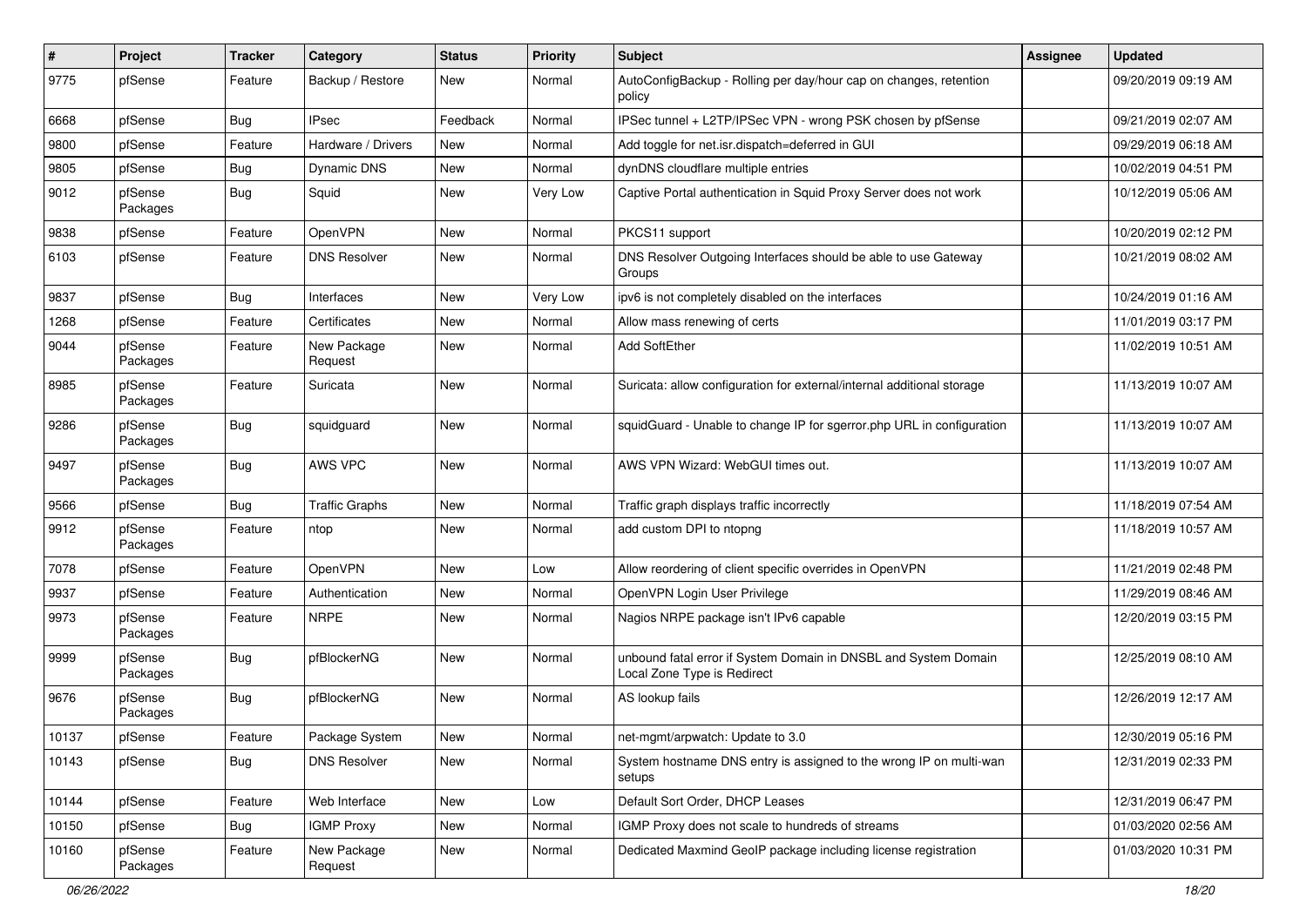| #     | Project             | <b>Tracker</b> | Category            | <b>Status</b> | Priority | <b>Subject</b>                                                                                                  | <b>Assignee</b> | <b>Updated</b>      |
|-------|---------------------|----------------|---------------------|---------------|----------|-----------------------------------------------------------------------------------------------------------------|-----------------|---------------------|
| 10164 | pfSense<br>Packages | <b>Bug</b>     | pfBlockerNG         | New           | Normal   | pfBlockerNG dashboard widget position is not maintained when<br>updating                                        |                 | 01/06/2020 10:06 AM |
| 5091  | pfSense             | <b>Bug</b>     | Rules / NAT         | Confirmed     | Very Low | In rule creation destination ports fields (from and to) are too small to<br>read ports aliases names            |                 | 01/07/2020 07:48 AM |
| 10204 | pfSense             | Feature        | Interfaces          | <b>New</b>    | Low      | Possible clarification of Track IPv6 Interface Subnet ID                                                        |                 | 01/23/2020 01:04 PM |
| 10188 | pfSense<br>Packages | <b>Bug</b>     | pfBlockerNG         | New           | Normal   | Reputation tab is not working                                                                                   |                 | 01/24/2020 10:06 AM |
| 3312  | pfSense             | <b>Bug</b>     | <b>IPsec</b>        | New           | Normal   | Gateway on IPsec rules is not functional in pf                                                                  |                 | 01/28/2020 10:09 PM |
| 8770  | pfSense             | Bug            | Interfaces          | New           | Normal   | QinQ interfaces always show as active                                                                           |                 | 02/01/2020 09:47 AM |
| 10250 | pfSense             | Feature        | DHCP (IPv4)         | New           | Very Low | DHCP lease view by interface                                                                                    |                 | 02/11/2020 07:47 AM |
| 10253 | pfSense<br>Packages | <b>Bug</b>     | pfBlockerNG         | New           | Normal   | pfblockerng-devel uses user interface for VIP causing issues with other<br>services                             |                 | 02/11/2020 09:17 AM |
| 10252 | pfSense<br>Packages | Bug            | pfBlockerNG         | New           | High     | pfblockerng-devel                                                                                               |                 | 02/11/2020 05:18 PM |
| 7420  | pfSense             | Bug            | <b>IPsec</b>        | <b>New</b>    | Normal   | ipsec status freezing                                                                                           |                 | 02/13/2020 09:09 AM |
| 10258 | pfSense             | Feature        | Certificates        | New           | Very Low | allow to sign CA                                                                                                |                 | 02/20/2020 04:20 AM |
| 10271 | pfSense             | Bug            | Web Interface       | New           | Normal   | Large number of VLAN/LANs make "Interfaces" menu hard to access                                                 |                 | 02/20/2020 04:46 AM |
| 9934  | pfSense<br>Packages | <b>Bug</b>     | Suricata            | <b>New</b>    | Normal   | suricata update kills WAN interface                                                                             |                 | 02/20/2020 09:17 AM |
| 10277 | pfSense             | Bug            | Web Interface       | New           | Normal   | Sorting the log entries does not use year value                                                                 |                 | 02/24/2020 07:46 AM |
| 10278 | pfSense<br>Packages | <b>Bug</b>     | pfBlockerNG         | New           | Normal   | pfBlockerNG: Formatting issue on DNSBL stats page                                                               |                 | 02/24/2020 01:36 PM |
| 10265 | pfSense<br>Packages | <b>Bug</b>     | Notes               | <b>New</b>    | Very Low | Adding a Note with malformed title will force system restore                                                    |                 | 02/27/2020 10:12 AM |
| 9680  | pfSense             | Feature        | <b>DHCP Relay</b>   | <b>New</b>    | Normal   | Seperate DHCP Server and relay per interface                                                                    |                 | 02/27/2020 10:47 AM |
| 10292 | pfSense<br>Packages | Bug            | Suricata            | New           | Normal   | Suricata not respecting SID Mgmt list                                                                           |                 | 02/27/2020 01:02 PM |
| 10279 | pfSense<br>Packages | <b>Bug</b>     | open-vm-tools       | <b>New</b>    | Normal   | pfSense's OpenVM Tools on ESXi 6.7 no longer provides guest vm<br>functionality                                 |                 | 03/01/2020 06:07 PM |
| 10312 | pfSense             | Feature        | Rules / NAT         | <b>New</b>    | Low      | Reordering of NAT rules without dragging                                                                        |                 | 03/03/2020 07:28 AM |
| 10310 | pfSense             | <b>Bug</b>     | Upgrade             | New           | Normal   | Systems with low RAM and several packages may temporarily fail to<br>load large tables after an upgrade         |                 | 03/03/2020 07:55 AM |
| 10342 | pfSense             | Bug            | <b>DNS Resolver</b> | New           | Normal   | Unbound domain overrides stop resolving periodically. They only<br>resume after the service has been restarted. |                 | 03/13/2020 10:35 AM |
| 10345 | pfSense             | Feature        | DHCP (IPv4)         | <b>New</b>    | Normal   | DHCP lease distinction between online and offline                                                               |                 | 03/16/2020 07:56 AM |
| 10358 | pfSense<br>Packages | Feature        | <b>FRR</b>          | <b>New</b>    | Very Low | Stage FRR Configuration Changes                                                                                 |                 | 03/19/2020 06:48 AM |